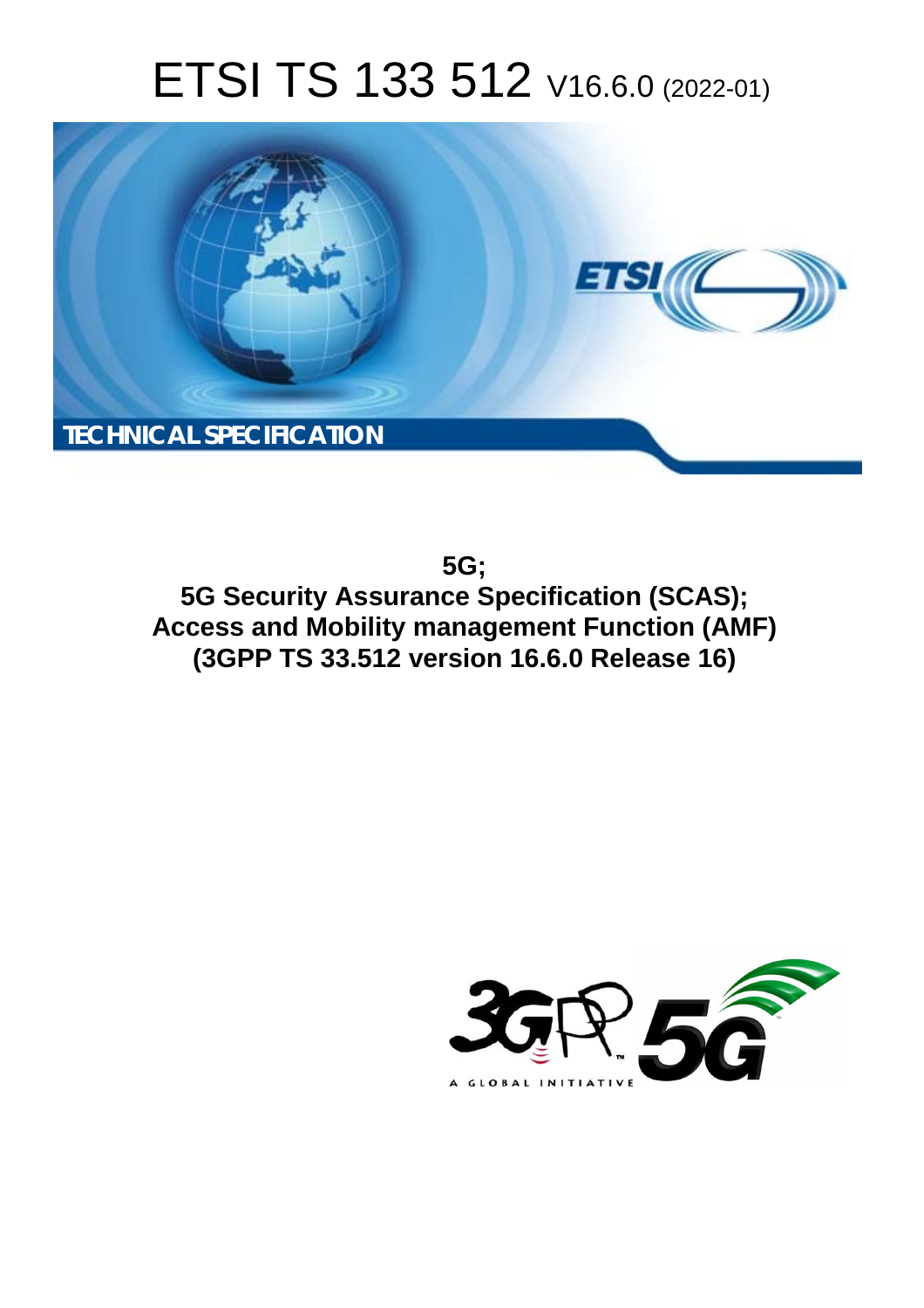Reference RTS/TSGS-0333512vg60

Keywords

5G,SECURITY

### *ETSI*

650 Route des Lucioles F-06921 Sophia Antipolis Cedex - FRANCE

Tel.: +33 4 92 94 42 00 Fax: +33 4 93 65 47 16

Siret N° 348 623 562 00017 - APE 7112B Association à but non lucratif enregistrée à la Sous-Préfecture de Grasse (06) N° w061004871

#### *Important notice*

The present document can be downloaded from: <http://www.etsi.org/standards-search>

The present document may be made available in electronic versions and/or in print. The content of any electronic and/or print versions of the present document shall not be modified without the prior written authorization of ETSI. In case of any existing or perceived difference in contents between such versions and/or in print, the prevailing version of an ETSI deliverable is the one made publicly available in PDF format at [www.etsi.org/deliver](http://www.etsi.org/deliver).

Users of the present document should be aware that the document may be subject to revision or change of status. Information on the current status of this and other ETSI documents is available at <https://portal.etsi.org/TB/ETSIDeliverableStatus.aspx>

If you find errors in the present document, please send your comment to one of the following services: <https://portal.etsi.org/People/CommiteeSupportStaff.aspx>

### *Notice of disclaimer & limitation of liability*

The information provided in the present deliverable is directed solely to professionals who have the appropriate degree of experience to understand and interpret its content in accordance with generally accepted engineering or other professional standard and applicable regulations.

No recommendation as to products and services or vendors is made or should be implied.

No representation or warranty is made that this deliverable is technically accurate or sufficient or conforms to any law and/or governmental rule and/or regulation and further, no representation or warranty is made of merchantability or fitness for any particular purpose or against infringement of intellectual property rights.

In no event shall ETSI be held liable for loss of profits or any other incidental or consequential damages.

Any software contained in this deliverable is provided "AS IS" with no warranties, express or implied, including but not limited to, the warranties of merchantability, fitness for a particular purpose and non-infringement of intellectual property rights and ETSI shall not be held liable in any event for any damages whatsoever (including, without limitation, damages for loss of profits, business interruption, loss of information, or any other pecuniary loss) arising out of or related to the use of or inability to use the software.

## *Copyright Notification*

No part may be reproduced or utilized in any form or by any means, electronic or mechanical, including photocopying and microfilm except as authorized by written permission of ETSI. The content of the PDF version shall not be modified without the written authorization of ETSI.

The copyright and the foregoing restriction extend to reproduction in all media.

© ETSI 2022. All rights reserved.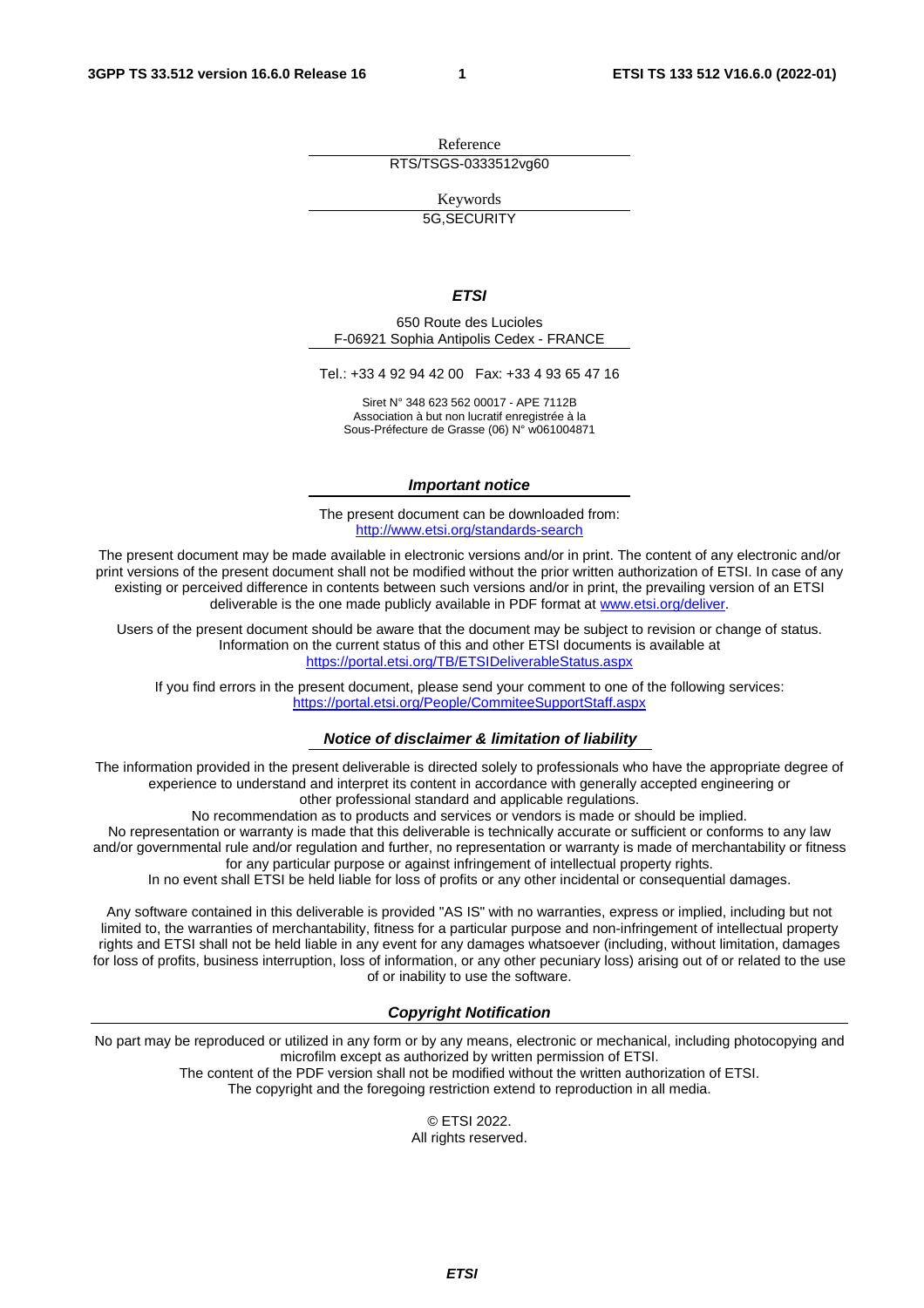## Intellectual Property Rights

### Essential patents

IPRs essential or potentially essential to normative deliverables may have been declared to ETSI. The declarations pertaining to these essential IPRs, if any, are publicly available for **ETSI members and non-members**, and can be found in ETSI SR 000 314: *"Intellectual Property Rights (IPRs); Essential, or potentially Essential, IPRs notified to ETSI in respect of ETSI standards"*, which is available from the ETSI Secretariat. Latest updates are available on the ETSI Web server ([https://ipr.etsi.org/\)](https://ipr.etsi.org/).

Pursuant to the ETSI Directives including the ETSI IPR Policy, no investigation regarding the essentiality of IPRs, including IPR searches, has been carried out by ETSI. No guarantee can be given as to the existence of other IPRs not referenced in ETSI SR 000 314 (or the updates on the ETSI Web server) which are, or may be, or may become, essential to the present document.

## **Trademarks**

The present document may include trademarks and/or tradenames which are asserted and/or registered by their owners. ETSI claims no ownership of these except for any which are indicated as being the property of ETSI, and conveys no right to use or reproduce any trademark and/or tradename. Mention of those trademarks in the present document does not constitute an endorsement by ETSI of products, services or organizations associated with those trademarks.

**DECT™**, **PLUGTESTS™**, **UMTS™** and the ETSI logo are trademarks of ETSI registered for the benefit of its Members. **3GPP™** and **LTE™** are trademarks of ETSI registered for the benefit of its Members and of the 3GPP Organizational Partners. **oneM2M™** logo is a trademark of ETSI registered for the benefit of its Members and of the oneM2M Partners. **GSM**® and the GSM logo are trademarks registered and owned by the GSM Association.

## Legal Notice

This Technical Specification (TS) has been produced by ETSI 3rd Generation Partnership Project (3GPP).

The present document may refer to technical specifications or reports using their 3GPP identities. These shall be interpreted as being references to the corresponding ETSI deliverables.

The cross reference between 3GPP and ETSI identities can be found under<http://webapp.etsi.org/key/queryform.asp>.

## Modal verbs terminology

In the present document "**shall**", "**shall not**", "**should**", "**should not**", "**may**", "**need not**", "**will**", "**will not**", "**can**" and "**cannot**" are to be interpreted as described in clause 3.2 of the [ETSI Drafting Rules](https://portal.etsi.org/Services/editHelp!/Howtostart/ETSIDraftingRules.aspx) (Verbal forms for the expression of provisions).

"**must**" and "**must not**" are **NOT** allowed in ETSI deliverables except when used in direct citation.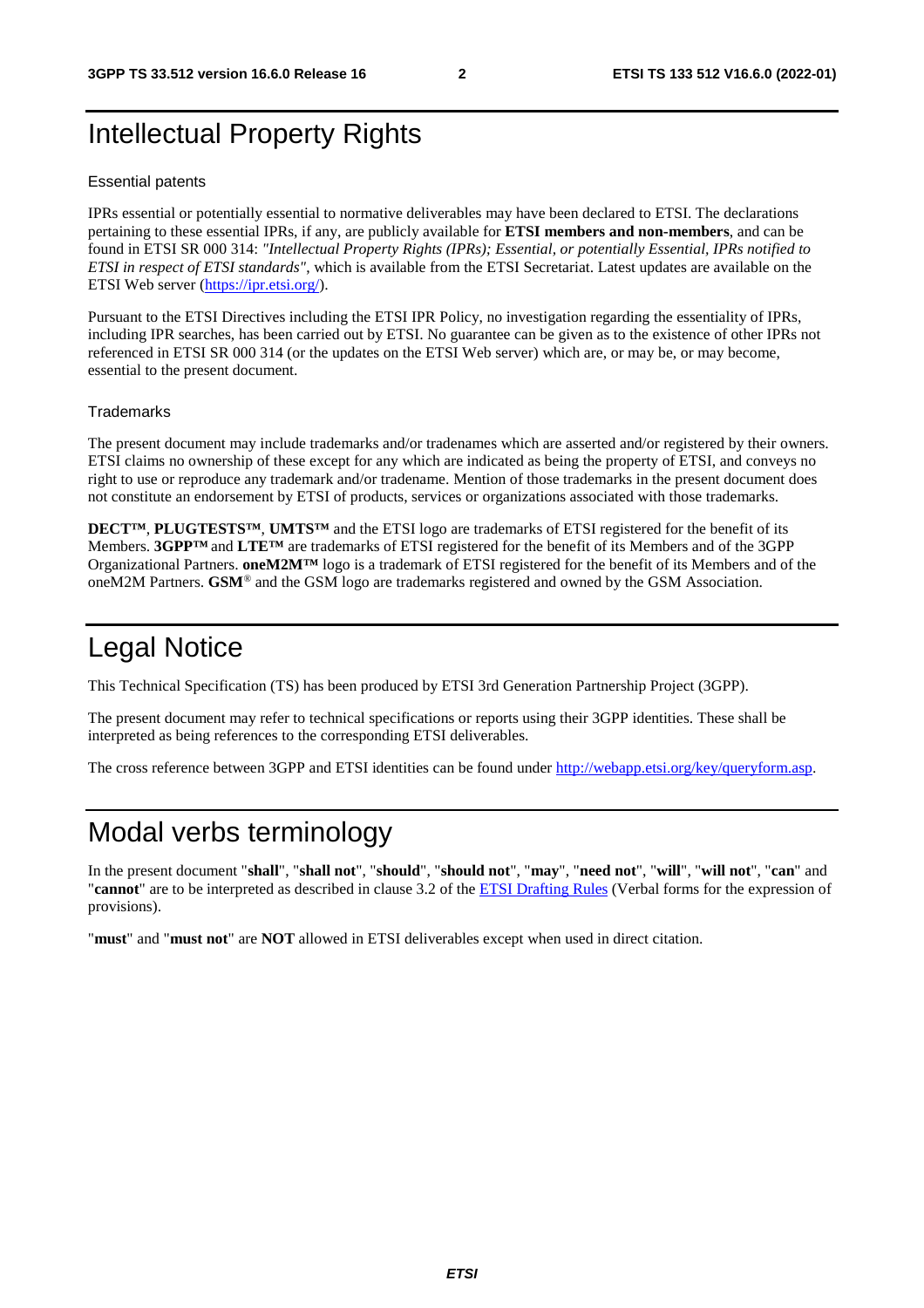$\mathbf{3}$ 

## Contents

| 1          |                                                                                                |  |  |  |  |
|------------|------------------------------------------------------------------------------------------------|--|--|--|--|
| 2          |                                                                                                |  |  |  |  |
| 3          |                                                                                                |  |  |  |  |
| 3.1        |                                                                                                |  |  |  |  |
| 3.2<br>3.3 |                                                                                                |  |  |  |  |
| 4          |                                                                                                |  |  |  |  |
| 4.1        |                                                                                                |  |  |  |  |
| 4.2        |                                                                                                |  |  |  |  |
| 4.2.1      |                                                                                                |  |  |  |  |
| 4.2.2      | Security functional requirements on the AMF deriving from 3GPP specifications and related test |  |  |  |  |
| 4.2.2.0    |                                                                                                |  |  |  |  |
| 4.2.2.1    |                                                                                                |  |  |  |  |
| 4.2.2.1.1  |                                                                                                |  |  |  |  |
| 4.2.2.1.2  |                                                                                                |  |  |  |  |
| 4.2.2.2    |                                                                                                |  |  |  |  |
| 4.2.2.3    |                                                                                                |  |  |  |  |
| 4.2.2.3.1  |                                                                                                |  |  |  |  |
| 4.2.2.3.2  |                                                                                                |  |  |  |  |
| 4.2.2.3.3  |                                                                                                |  |  |  |  |
| 4.2.2.4    |                                                                                                |  |  |  |  |
| 4.2.2.4.1  |                                                                                                |  |  |  |  |
| 4.2.2.4.2  |                                                                                                |  |  |  |  |
| 4.2.2.5    |                                                                                                |  |  |  |  |
| 4.2.2.5.1  |                                                                                                |  |  |  |  |
| 4.2.2.6    |                                                                                                |  |  |  |  |
| 4.2.2.6.1  |                                                                                                |  |  |  |  |
| 4.2.3      |                                                                                                |  |  |  |  |
| 4.2.3.1    |                                                                                                |  |  |  |  |
| 4.2.3.2    |                                                                                                |  |  |  |  |
| 4.2.3.2.1  |                                                                                                |  |  |  |  |
| 4.2.3.2.2  |                                                                                                |  |  |  |  |
| 4.2.3.2.3  |                                                                                                |  |  |  |  |
| 4.2.3.2.4  |                                                                                                |  |  |  |  |
| 4.2.3.2.5  |                                                                                                |  |  |  |  |
| 4.2.3.3    |                                                                                                |  |  |  |  |
| 4.2.3.4    |                                                                                                |  |  |  |  |
| 4.2.3.5    |                                                                                                |  |  |  |  |
| 4.2.3.6    |                                                                                                |  |  |  |  |
| 4.2.4      |                                                                                                |  |  |  |  |
| 4.2.5      |                                                                                                |  |  |  |  |
| 4.2.6      |                                                                                                |  |  |  |  |
| 4.3        |                                                                                                |  |  |  |  |
| 4.3.1      |                                                                                                |  |  |  |  |
| 4.3.2      |                                                                                                |  |  |  |  |
| 4.3.3      |                                                                                                |  |  |  |  |
| 4.3.4      |                                                                                                |  |  |  |  |
| 4.3.5      |                                                                                                |  |  |  |  |
| 4.3.6      |                                                                                                |  |  |  |  |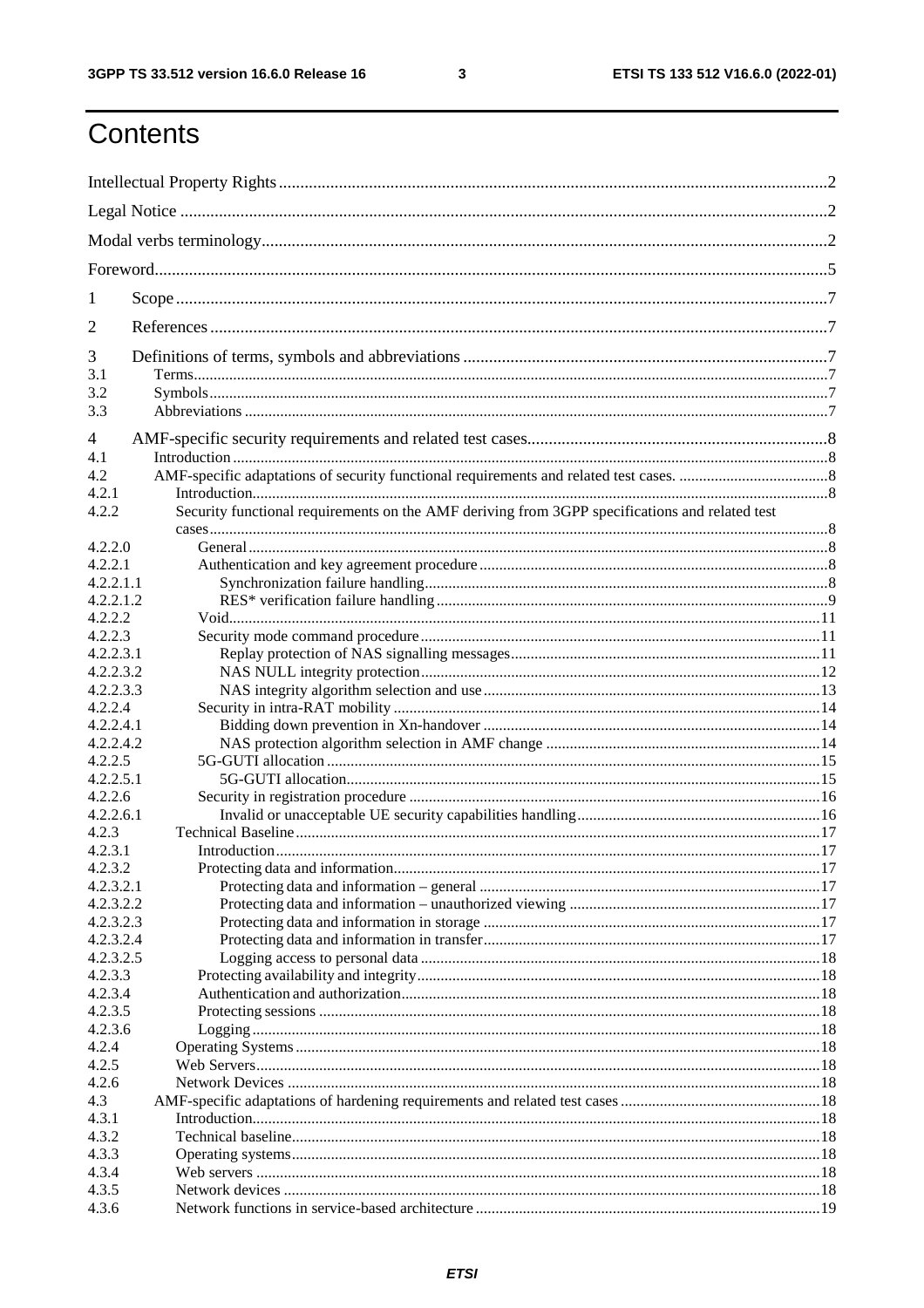| 4.4 |  |  |
|-----|--|--|
|     |  |  |
|     |  |  |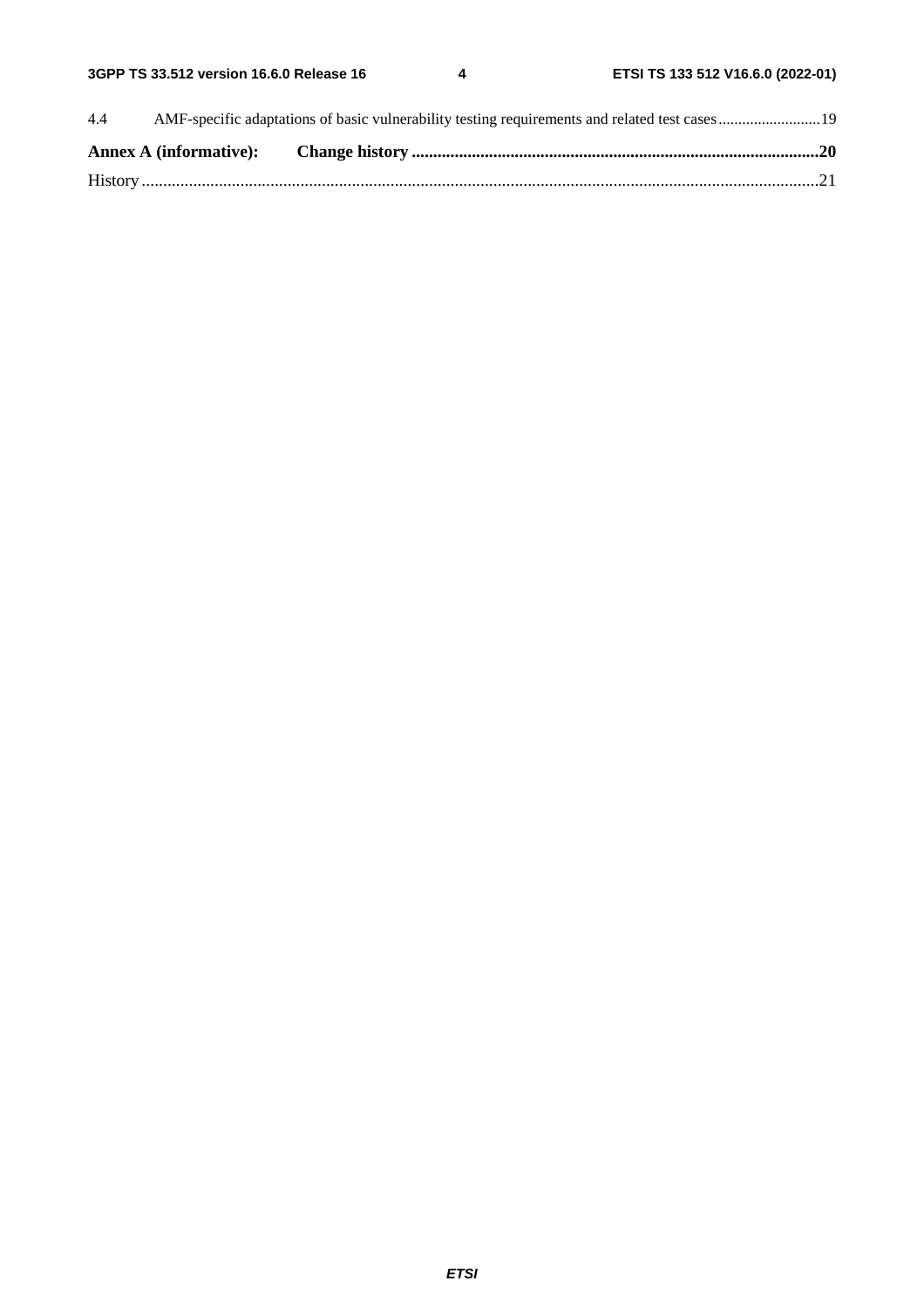## Foreword

This Technical Specification has been produced by the 3rd Generation Partnership Project (3GPP).

The contents of the present document are subject to continuing work within the TSG and may change following formal TSG approval. Should the TSG modify the contents of the present document, it will be re-released by the TSG with an identifying change of release date and an increase in version number as follows:

Version x.y.z

where:

- x the first digit:
	- 1 presented to TSG for information;
	- 2 presented to TSG for approval;
	- 3 or greater indicates TSG approved document under change control.
- y the second digit is incremented for all changes of substance, i.e. technical enhancements, corrections, updates, etc.
- z the third digit is incremented when editorial only changes have been incorporated in the document.

In the present document, modal verbs have the following meanings:

**shall** indicates a mandatory requirement to do something

**shall not** indicates an interdiction (prohibition) to do something

The constructions "shall" and "shall not" are confined to the context of normative provisions, and do not appear in Technical Reports.

The constructions "must" and "must not" are not used as substitutes for "shall" and "shall not". Their use is avoided insofar as possible, and they are not used in a normative context except in a direct citation from an external, referenced, non-3GPP document, or so as to maintain continuity of style when extending or modifying the provisions of such a referenced document.

| should     | indicates a recommendation to do something     |
|------------|------------------------------------------------|
| should not | indicates a recommendation not to do something |
| may        | indicates permission to do something           |
| need not   | indicates permission not to do something       |

The construction "may not" is ambiguous and is not used in normative elements. The unambiguous constructions "might not" or "shall not" are used instead, depending upon the meaning intended.

| can    | indicates that something is possible.  |
|--------|----------------------------------------|
| cannot | indicates that something is impossible |

The constructions "can" and "cannot" are not substitutes for "may" and "need not".

| will     | indicates that something is certain or expected to happen as a result of action taken by an agency<br>the behaviour of which is outside the scope of the present document     |
|----------|-------------------------------------------------------------------------------------------------------------------------------------------------------------------------------|
| will not | indicates that something is certain or expected not to happen as a result of action taken by an<br>agency the behaviour of which is outside the scope of the present document |
| might    | indicates a likelihood that something will happen as a result of action taken by some agency the<br>behaviour of which is outside the scope of the present document           |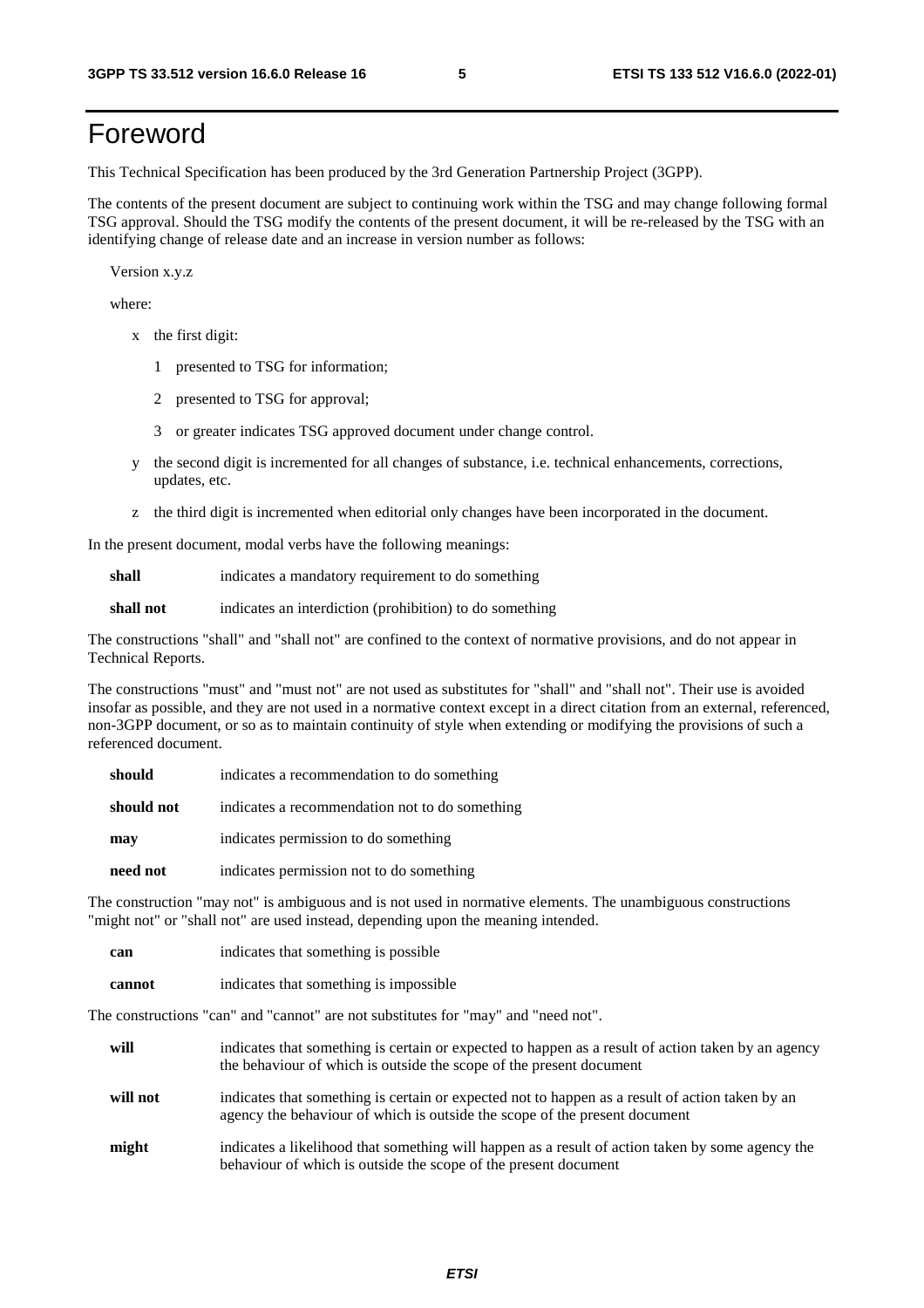| 3GPP TS 33.512 version 16.6.0 Release 16 |  |
|------------------------------------------|--|
|------------------------------------------|--|

**might not** indicates a likelihood that something will not happen as a result of action taken by some agency the behaviour of which is outside the scope of the present document

In addition:

- is (or any other verb in the indicative mood) indicates a statement of fact
- **is not** (or any other negative verb in the indicative mood) indicates a statement of fact

The constructions "is" and "is not" do not indicate requirements.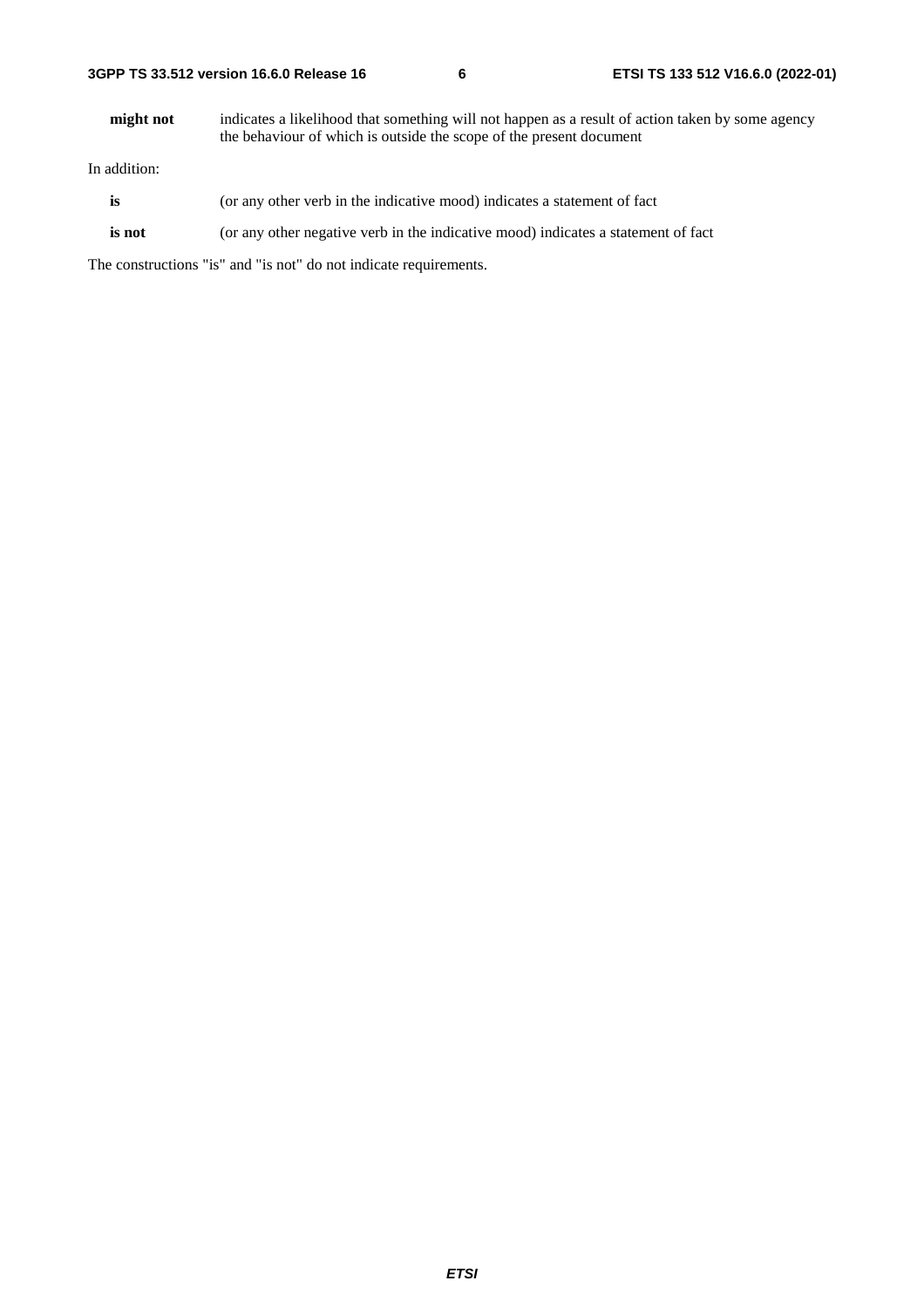## 1 Scope

The present document contains objectives, requirements and test cases that are specific to the AMF network product class. It refers to the Catalogue of General Security Assurance Requirements and formulates specific adaptions of the requirements and test cases given there, as well as specifying requirements and test cases unique to the AMF network product class.

## 2 References

The following documents contain provisions which, through reference in this text, constitute provisions of the present document.

- References are either specific (identified by date of publication, edition number, version number, etc.) or non-specific.
- For a specific reference, subsequent revisions do not apply.
- For a non-specific reference, the latest version applies. In the case of a reference to a 3GPP document (including a GSM document), a non-specific reference implicitly refers to the latest version of that document *in the same Release as the present document*.
- [1] 3GPP TR 21.905: "Vocabulary for 3GPP Specifications".
- [2] 3GPP TS 33.501 (Release 15): "Security architecture and procedures for 5G system".
- [3] 3GPP TS 33.117: "Catalogue of general security assurance requirements".
- [4] 3GPP TS 23.003: "Numbering, addressing and identification".
- [5] 3GPP TS 24.501: "Non-Access-Stratum (NAS) protocol for 5G System (5GS); Stage 3".
- [6] 3GPP TR 33.926: "Security Assurance Specification (SCAS) threats and critical assets in 3GPP network product classes".

## 3 Definitions of terms, symbols and abbreviations

## 3.1 Terms

For the purposes of the present document, the terms given in 3GPP TR 21.905 [1] and the following apply. A term defined in the present document takes precedence over the definition of the same term, if any, in 3GPP TR 21.905 [1].

## 3.2 Symbols

Void.

## 3.3 Abbreviations

For the purposes of the present document, the abbreviations given in 3GPP TR 21.905 [1] and the following apply. An abbreviation defined in the present document takes precedence over the definition of the same abbreviation, if any, in 3GPP TR 21.905 [1].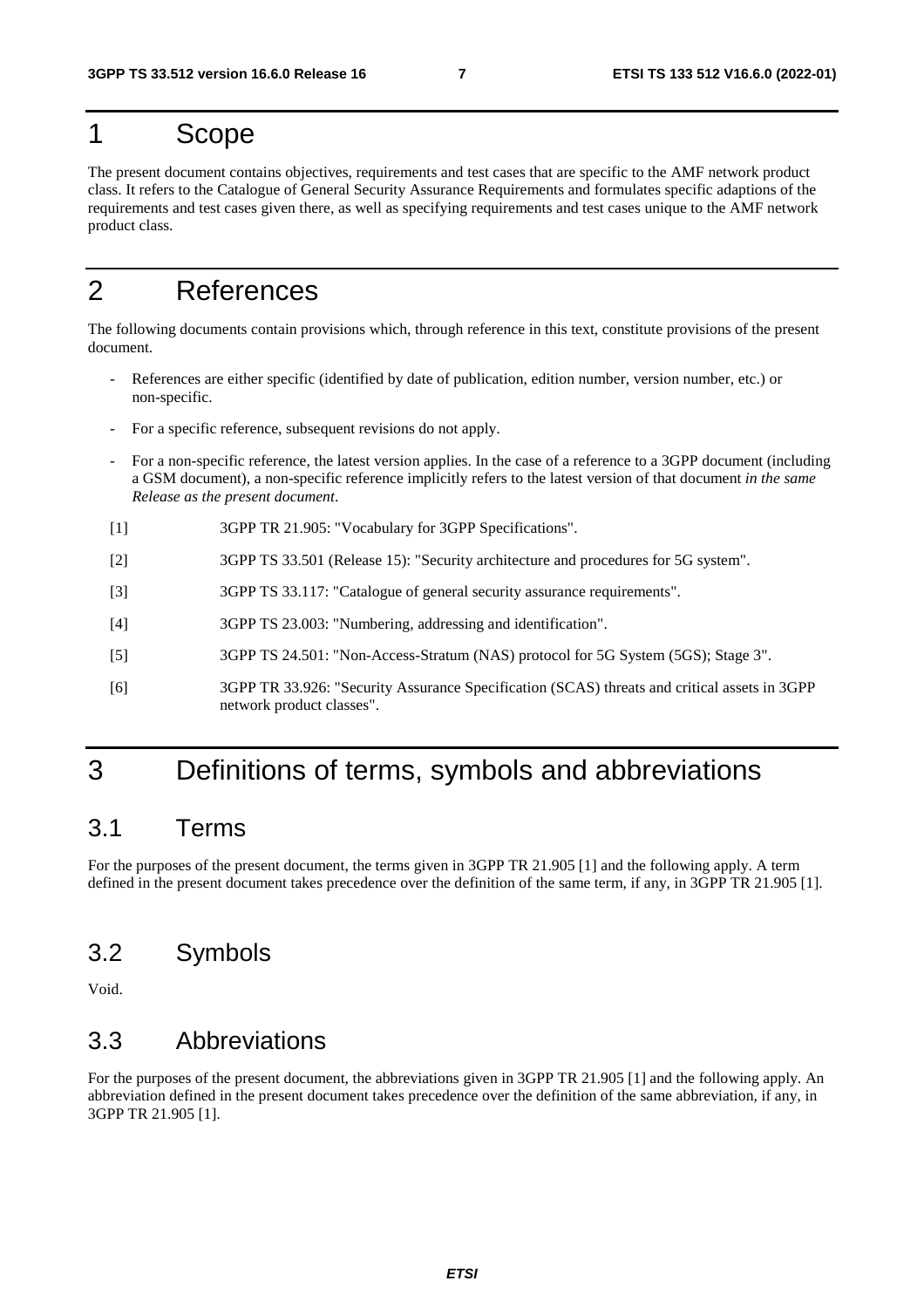## 4 AMF-specific security requirements and related test cases

## 4.1 Introduction

AMF specific security requirements include both requirements derived from AMF-specific security functional requirements in relevant specifications as well as security requirements introduced in the present document derived from the threats specific to AMF as described in TR 33.926 [6].

## 4.2 AMF-specific adaptations of security functional requirements and related test cases.

## 4.2.1 Introduction

The present clause describes the security functional requirements and the corresponding test cases for AMF network product class. The proposed security requirements are classified in two groups:

- Security functional requirements derived from TS 33.501 [2] and detailed in clause 4.2.2.
- General security functional requirements which include requirements not already addressed in TS 33.501 [2] but whose support is also important to ensure that AMF conforms to a common security baseline detailed in clause 4.2.3.

## 4.2.2 Security functional requirements on the AMF deriving from 3GPP specifications and related test cases

## 4.2.2.0 General

The general approach in TS 33.117 [3] clause 4.2.2.1 and all the requirements and test cases in TS 33.117 [3] clause 4.2.2.2 related to SBA/SBI aspect apply to the AMF network product class.

## 4.2.2.1 Authentication and key agreement procedure

## 4.2.2.1.1 Synchronization failure handling

*Requirement Name*: Synchronization failure handling

*Requirement Reference:* TS 33.501 [2], clause 6.1.3.3.2

*Requirement Description*: "Upon receiving an authentication failure message with synchronisation failure (AUTS) from the UE, the SEAF sends an Nausf\_UEAuthentication\_Authenticate Request message with a "synchronisation failure indication" to the AUSF.

An SEAF will not react to unsolicited "synchronisation failure indication" messages from the UE.

The SEAF does not send new authentication requests to the UE before having received the response to its Nausf\_UEAuthentication\_Authenticate Request message with a "*synchronisation failure indication*" from the AUSF (or before it is timed out)."

as specified in TS 33.501[2], clause 6.1.3.3.2.

*Threat References*: TR 33.926 [6], clause K.2.2.1, Resynchronization

*Test Case*:

**Test Name:** TC\_SYNC\_FAIL\_SEAF\_AMF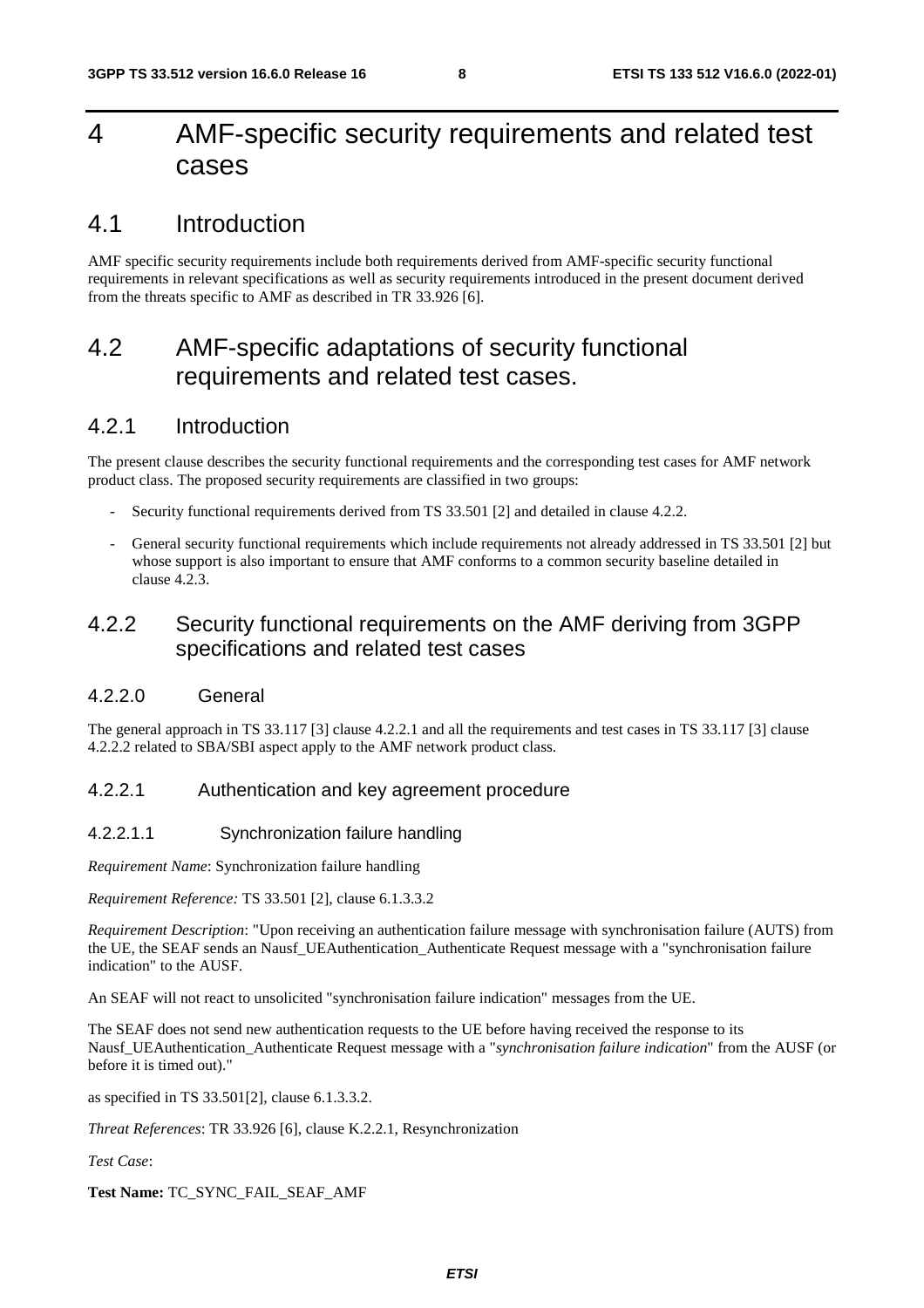### **Purpose:**

Verify that synchronization failure is correctly handled by the SEAF/AMF.

## **Pre-Conditions:**

- Test environment with UE and AUSF. The UE and the AUSF may be simulated.
- AMF network product is connected in emulated/real network environment.

### **Execution Steps**

Test A:

- 1) The UE sends an authentication failure message to the SEAF/AMF with *synchronisation failure* (AUTS).
- 2) The SEAF/AMF sends a Nausf\_UEAuthentication\_Authenticate Request message with a "*synchronisation failure indication*" to the AUSF.
- 3) The AUSF sends a Nausf\_UEAuthentication\_Authenticate Response message to the SEAF/AMF immediately after receiving the request from the SEAF/AMF, to make sure the SEAF/AMF will receive the response before timeout.

## Test B:

- 1) The UE sends an authentication failure message to the SEAF/AMF with *synchronisation failure* (AUTS).
- 2) The SEAF/AMF sends a Nausf\_UEAuthentication\_Authenticate Request message with a "*synchronisation failure indication*" to the AUSF.
- 3) The AUSF does not send a Nausf\_UEAuthentication\_Authenticate Response message to the SEAF/AMF before timeout.

## **Expected Results:**

Before receiving Nausf\_UEAuthentication\_Authenticate Response message from the AUSF and before the timer for receiving Nausf\_UEAuthentication\_Authenticate Response message runs out,

For Test B, the SEAF/AMF does not send any new authentication request to the UE.

For Test A, the SEAF/AMF may initiate new authentication towards the UE.

### **Expected format of evidence:**

Evidence suitable for the interface, e.g., Screenshot containing the operational results.

## 4.2.2.1.2 RES\* verification failure handling

*Requirement Name*: RES\* verification failure handling

*Requirement Reference:* TS 33.501 [2], clause 6.1.3.2.2

## *Requirement Description*:

"The SEAF shall proceed with step 10 in Figure 6.1.3.2-1 and after receiving the Nausf\_UEAuthentication\_Authenticate Request message from the AUSF in step 12 in Figure 6.1.3.2-1, proceed as described below:

- if the AUSF has indicated in the Nausf\_UEAuthentication\_Authenticate Response message to the SEAF that the verification of the RES\* was not successful in the AUSF, or
- if the verification of the RES\* was not successful in the SEAF,

then the SEAF shall either reject the authentication by sending an Authentication Reject to the UE if the SUCI was used by the UE in the initial NAS message or the SEAF/AMF shall initiate an Identification procedure with the UE if the 5G-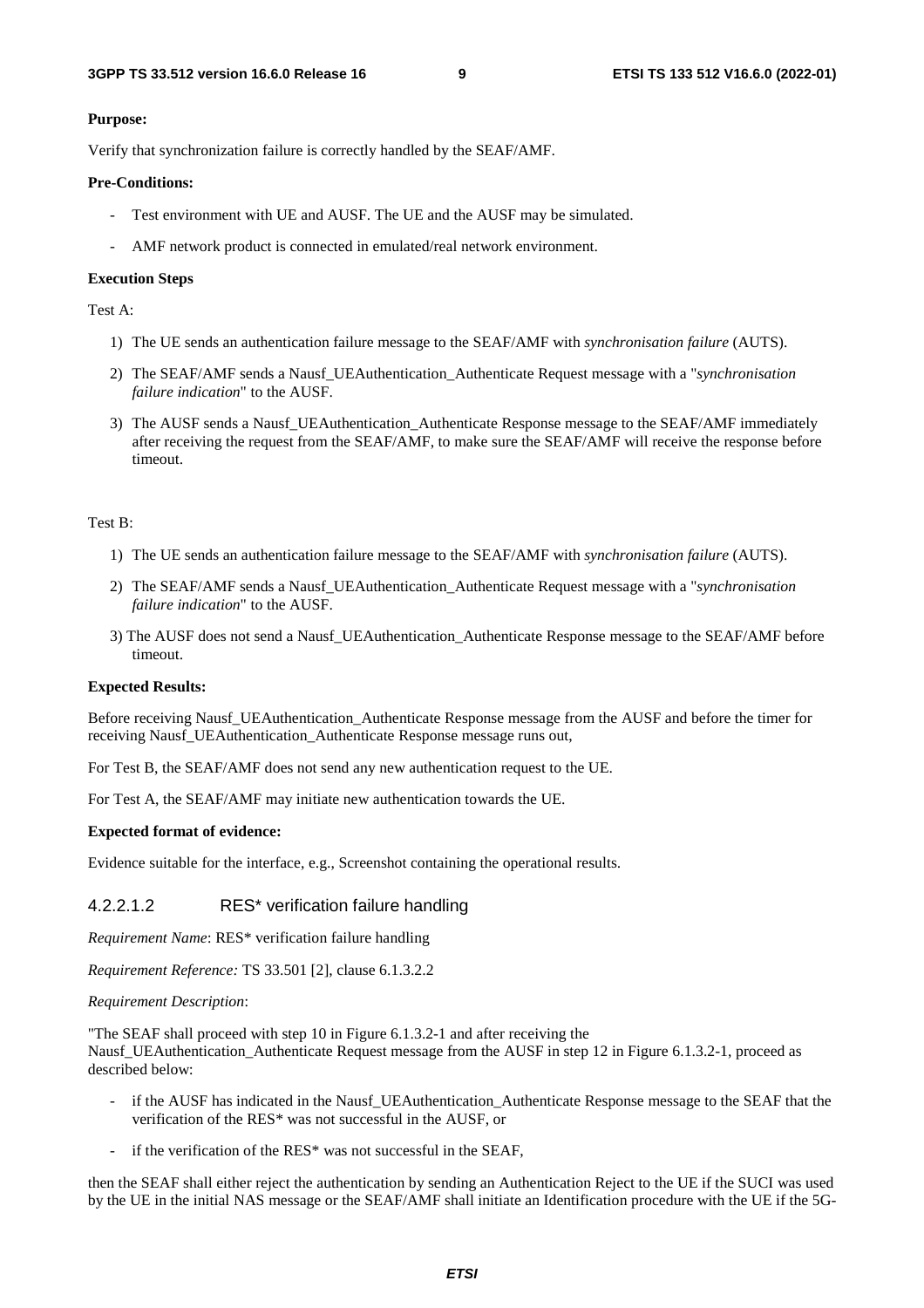GUTI was used by the UE in the initial NAS message to retrieve the SUCI and an additional authentication attempt may be initiated.

Also, if the SEAF does not receive any Nausf\_UEAuthentication\_Authenticate Request message from the AUSF as expected, then the SEAF shall either reject the authentication to the UE or initiate an Identification procedure with the UE."

As specified in TS 33.501 [2], clause 6.1.3.2.2.

*Threat References*: TR 33.926 [6], clause K.2.2.3, RES\* verification failure

#### *Test Case*:

## **Test Name:** TC\_RES\*\_VERIFICATION\_FAILURE

### **Purpose:**

- 1) Verify that the SEAF/AMF correctly handles RES\* verification failure detected in the SEAF/AMF or/and in the AUSF, when the SUCI is included in the initial NAS message.
- 2) Verify that the SEAF/AMF correctly handles RES\* verification failure detected in the SEAF/AMF or/and in the AUSF, when the 5G-GUTI is included in the initial NAS message.

#### **Procedure and execution steps:**

#### **Pre-Conditions:**

Test environment with UE and AUSF. The UE and the AUSF may be simulated.

#### **Execution Steps**

- A. Test Case 1
- 1) The UE sends RR with SUCI to the SEAF/AMF under test, to trigger the SEAF/AMF under test to initiate the authentication, i.e. to send Nausf\_UEAuthentication\_Authenticate Request to the AUSF.
- 2) The AUSF, after receiving the request from the SEAF/AMF under test, responds with a Nausf\_UEAuthentication\_Authenticate Response message with an authentication vector to the SEAF/AMF under test.
- 3) The UE, after receiving the Authentication Request message from the SEAF/AMF under test, returns an incorrect RES\* to the SEAF/AMF under test in the NAS Authentication Response message, which will trigger the AMF to compute HRES\*, compare HRES\* with HXRES\* and send an authentication request to the AUSF. The tester captures the value of RES\* in the request.
- 4) The AUSF returns to the AMF under test the indication of RES\* verification failure.
- B. Test Case 2
- 1) The UE sends RR with a 5G-GUTI to the SEAF/AMF under test, to trigger the SEAF/AMF under test to initiate the authentication, i.e. to send Nausf\_UEAuthentication\_Authenticate Request to the AUSF.
- 2) The AUSF, after receiving the request from the SEAF/AMF under test, responds with a Nausf UEAuthentication Authenticate Response message with an authentication vector to the SEAF/AMF under test.
- 3) The UE, after receiving the Authentication Request message from the SEAF/AMF under test, returns an incorrect RES\* to the SEAF/AMF in the NAS Authentication Response message, which will trigger the AMF to compute HRES\* and compare HRES\* with HXRES\*, and send an authentication request to the AUSF. The tester captures the value of RES\* in the request.
- 4) The AUSF returns to the AMF under test an indication of RES\* verification failure.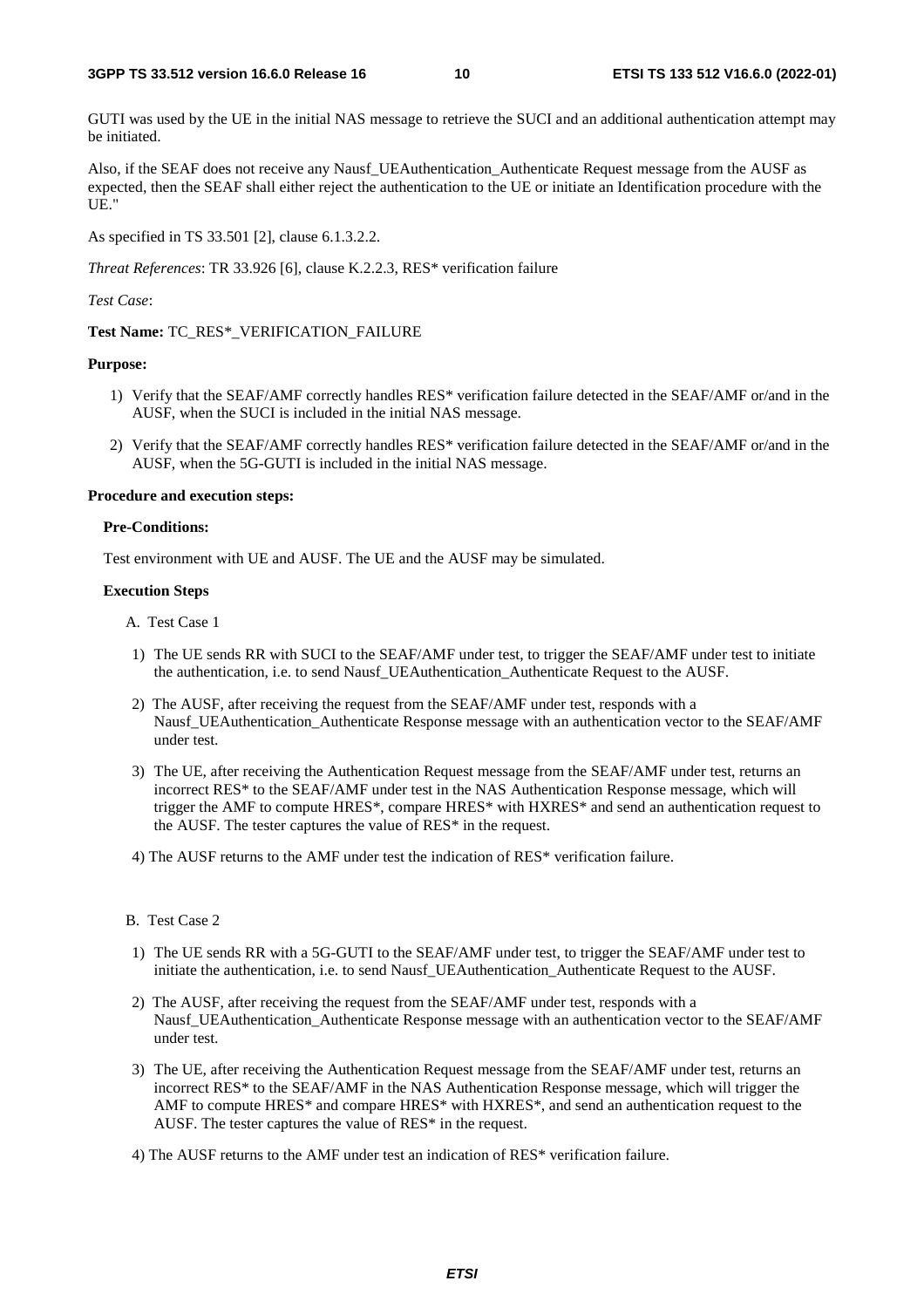## C. Test Case 3

- 1) The UE sends RR with SUCI to the SEAF/AMF under test, to trigger the SEAF/AMF under test to initiate the authentication, i.e. to send Nausf\_UEAuthentication\_Authenticate Request to the AUSF.
- 2) The AUSF, after receiving the request from the SEAF/AMF under test, responds with a Nausf UEAuthentication Authenticate Response message with an authentication vector to the SEAF/AMF under test.
- 3) The UE returns RES\* to the SEAF/AMF under test in the NAS Authentication Response message, which will trigger the AMF to compute HRES\*, compare HRES\* with HXRES\*, and send to the received RES\* to the AUSF.
- 4) The AUSF returns to the AMF under test an indication of RES\* verification failure.
- D Test Case 4
- 1) The UE sends RR with 5G-GUTI to the SEAF/AMF under test, to trigger the SEAF/AMF under test to initiate the authentication, i.e. to send Nausf\_UEAuthentication\_Authenticate Request to the AUSF.
- 2) The AUSF, after receiving the request from the SEAF/AMF under test, responds with a Nausf\_UEAuthentication\_Authenticate Response message with an authentication vector to the SEAF/AMF under test.
- 3) The UE returns RES\* to the SEAF/AMF under test in the NAS Authentication Response message, which will trigger the AMF to compute HRES\*, compare HRES\* with HXRES\*, and send to the received RES\* to the AUSF.
- 4) The AUSF returns to the AMF under test an indication of RES\* verification failure.

## **Expected Results:**

For test case 1 and 3, the SEAF/AMF rejects the authentication by sending an Authentication Reject to the UE.

For test case 2 and 4, the SEAF/AMF initiates an Identification procedure with the UE to retrieve the SUCI.

## **Expected format of evidence:**

Evidence suitable for the interface, e.g., Screenshot containing the operational results.

4.2.2.2 Void

## 4.2.2.3 Security mode command procedure

## 4.2.2.3.1 Replay protection of NAS signalling messages

*Requirement Name:* Replay protection of NAS signalling messages

*Requirement Reference:* TS 33.501 [2], clause 5.5.1.

*Requirement Description:* "AMF shall support replay protection of NAS signalling messages between UE and AMF on N1 interface." as specified in TS 33.501 [2], clause 5.5.1.

*Threat References*: TR 33.926 [6], clause K.2.3.1, Bidding Down

*Test case:* 

**Test Name:** TC\_NAS\_REPLAY\_AMF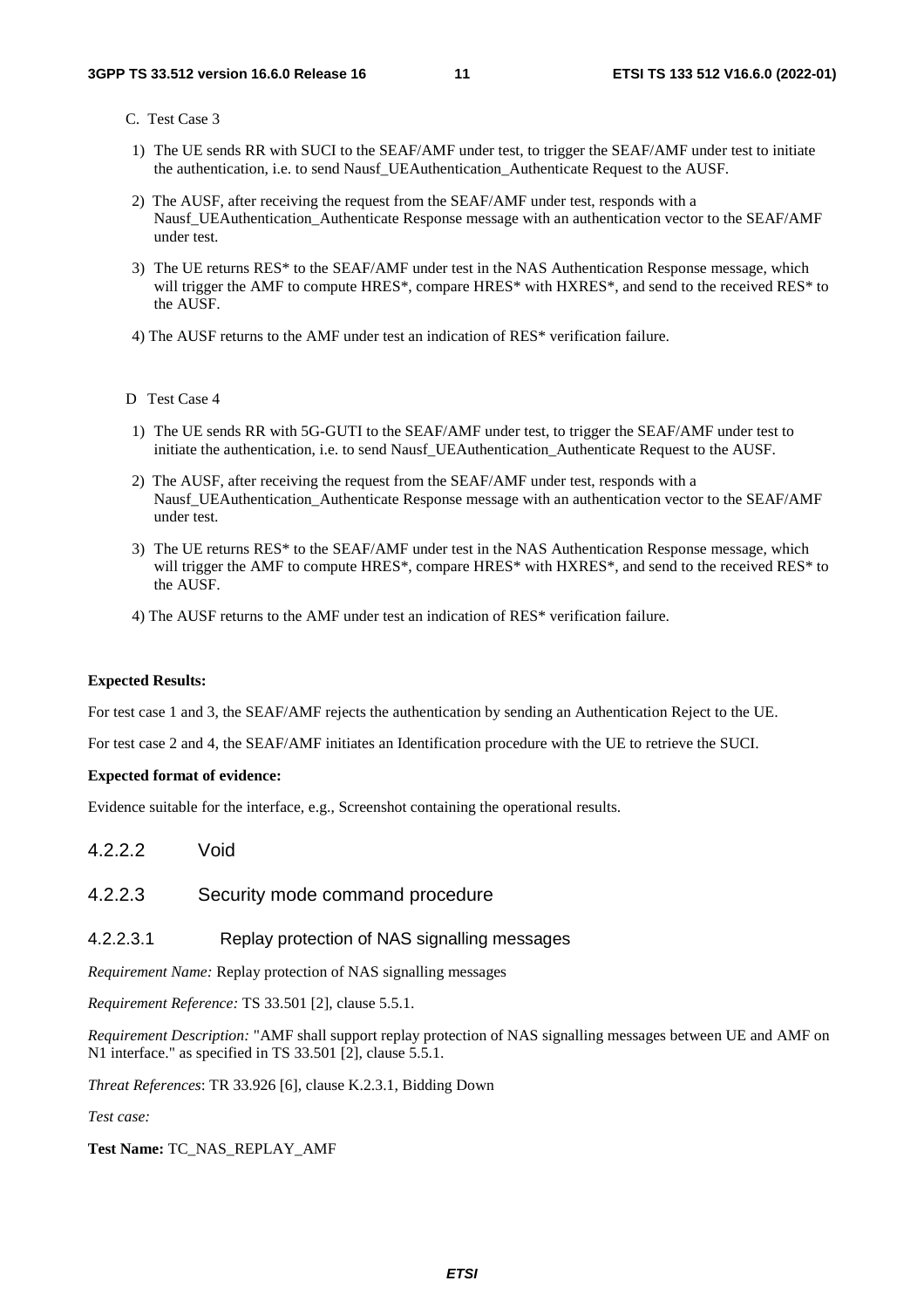### **Purpose:**

Verify that the NAS signalling messages are replay protected by AMF over N1 interface between UE and AMF.

## **Procedure and execution steps:**

## **Pre-Condition:**

- AMF network product is connected in emulated/real network environment.
- Tester shall have access to the NAS signalling packets sent between UE and AMF over N1 interface.
- Tester shall ensure that integrity protection algorithm other than NIA0 is used.

#### **Execution Steps:**

- 1. The tester shall capture the NAS SMC procedure taking place between UE and AMF over N1 interface using any network analyser.
- 2. The tester shall filter the NAS Security Mode Complete message by using a filter.
- 3. The tester shall check for the NAS SQN of filtered NAS Security Mode Complete message and using any packet crafting tool the tester shall create a NAS Security Mode Complete message containing same NAS SQN of the filtered NAS Security Mode Complete message or the tester shall replay the captured NAS signalling packets.
- 4. Tester shall check whether the replayed NAS signalling packets were processed by the AMF by capturing over N1interface to see if any corresponding response message is received from the AMF.
- 5. Tester shall confirm that AMF provides replay protection by dropping/ignoring the replayed packet if no corresponding response is sent by the AMF to the replayed packet.
- 6. Tester shall verify from the result that if the crafted NAS Security Mode Complete message or replayed NAS signalling messages are not processed by the AMF when the N1 interface is replay protected

#### **Expected Results:**

The NAS signalling messages sent between UE and AMF over N1 interface are replay protected.

#### **Expected format of evidence:**

Evidence suitable for the interface, e.g., Screenshot containing the operational results.

## 4.2.2.3.2 NAS NULL integrity protection

*Requirement Name*: NAS NULL integrity protection

*Requirement Reference:* TS 33.501 [2], clause 5.5.2

*Requirement Description*: "NIA0 shall be disabled in AMF in the deployments where support of unauthenticated emergency session is not a regulatory requirement." as specified in TS 33.501 [2], clause 5.5.2

*Threat References*: TR 33.926 [6], clause K.2.3.3, NAS NULL integrity protection

*Test Case:* 

**Test Name:** TC\_NAS\_NULL\_INT\_AMF

### **Purpose:**

Verify that NAS NULL integrity protection algorithm is used correctly.

## **Pre-Conditions:**

Test environment with a UE. The UE may be simulated.

The UE was successfully authenticated.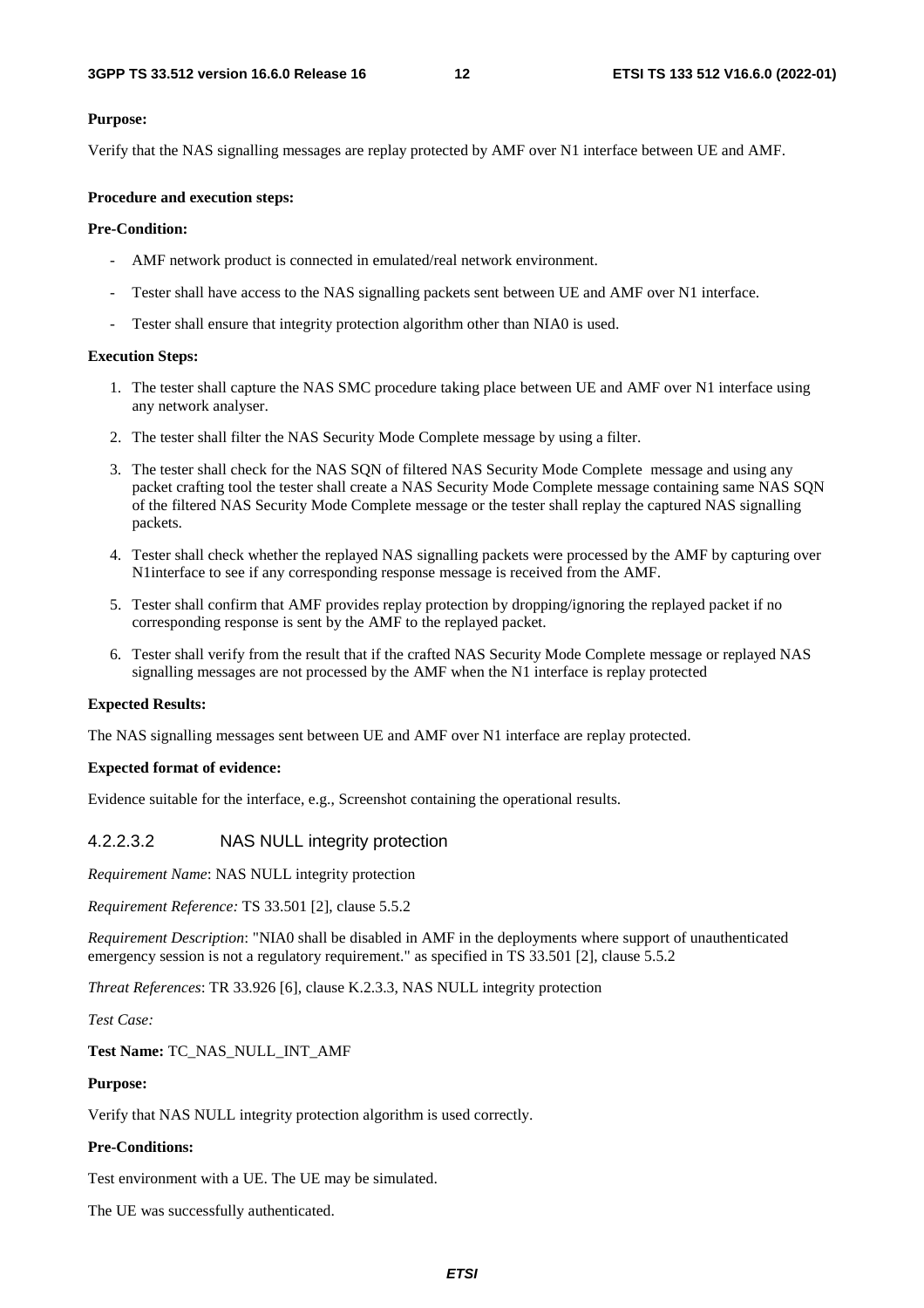The vendor shall provide documentation describing how NIA0 is disabled and enabled in the AMF.

#### **Execution Steps**

- 1. The AMF derives the KAMF and NAS signalling keys after successful authentication of the UE.
- 2. The AMF sends the NAS Security Mode Command message to the UE containing the selected NAS algorithms.

### **Expected Results:**

The integrity algorithm selected by the AMF in NAS SMC message is different from NIA0.

The NAS Security Mode Command message is integrity protected by the AMF.

#### **Expected format of evidence:**

Evidence suitable for the interface, e.g., Screenshot containing the operational results.

## 4.2.2.3.3 NAS integrity algorithm selection and use

*Requirement Name*: NAS integrity algorithm selection and use

*Requirement Reference:* TS 33.501 [2], clause 6.7.1

*Requirement Description*: "The AMF shall then initiate a NAS security mode command procedure, and include the chosen algorithm and UE security capabilities (to detect modification of the UE security capabilities by an attacker) in the message to the UE (see sub-clause 6.7.2 of the present document). The AMF shall select the NAS algorithm which have the highest priority according to the ordered lists." as specified in TS 33.501 [2], clause 5.5.2.

*Threat References*: TR 33.926 [6], clause K.2.3.2, NAS integrity selection and use

*Test Case:* 

**Test Name:** TC\_NAS\_INT\_SELECTION\_USE\_AMF

#### **Purpose:**

Verify that the AMF selects the NAS integrity algorithm which has the highest priority according to the ordered list of supported integrity algorithms and is contained in the 5G security capabilities supported by the UE.

Verify that the selected NAS security algorithm is being used.

## **Pre-Conditions:**

Test environment with a UE containing its 5G security capabilities, AUSF and UDM. The UE, AUSF and UDM may be simulated.

The list of ordered NAS integrity algorithms are configured on the AMF under test.

#### **Execution Steps:**

- 1) The UE sends a Registration Request with Initial Registration type to the AMF unders test.
- 2) The tester filters the Security Mode Command and Security Mode Complete messages.
- 3) The tester examines the selected integrity algorithm in the SMC against the list of ordered NAS integrity algorithm and the 5G security capabilities supported by the UE. The tester examines the MAC verification of the Security Mode Complete at the AMF under test.

#### **Expected Results:**

The selected integrity algorithm has the highest priority according to the list of ordered NAS integrity algorithm and is contained in the UE 5G security capabilities.

The MAC verification of the Security Mode Complete message is successful.

#### **Expected format of evidence:**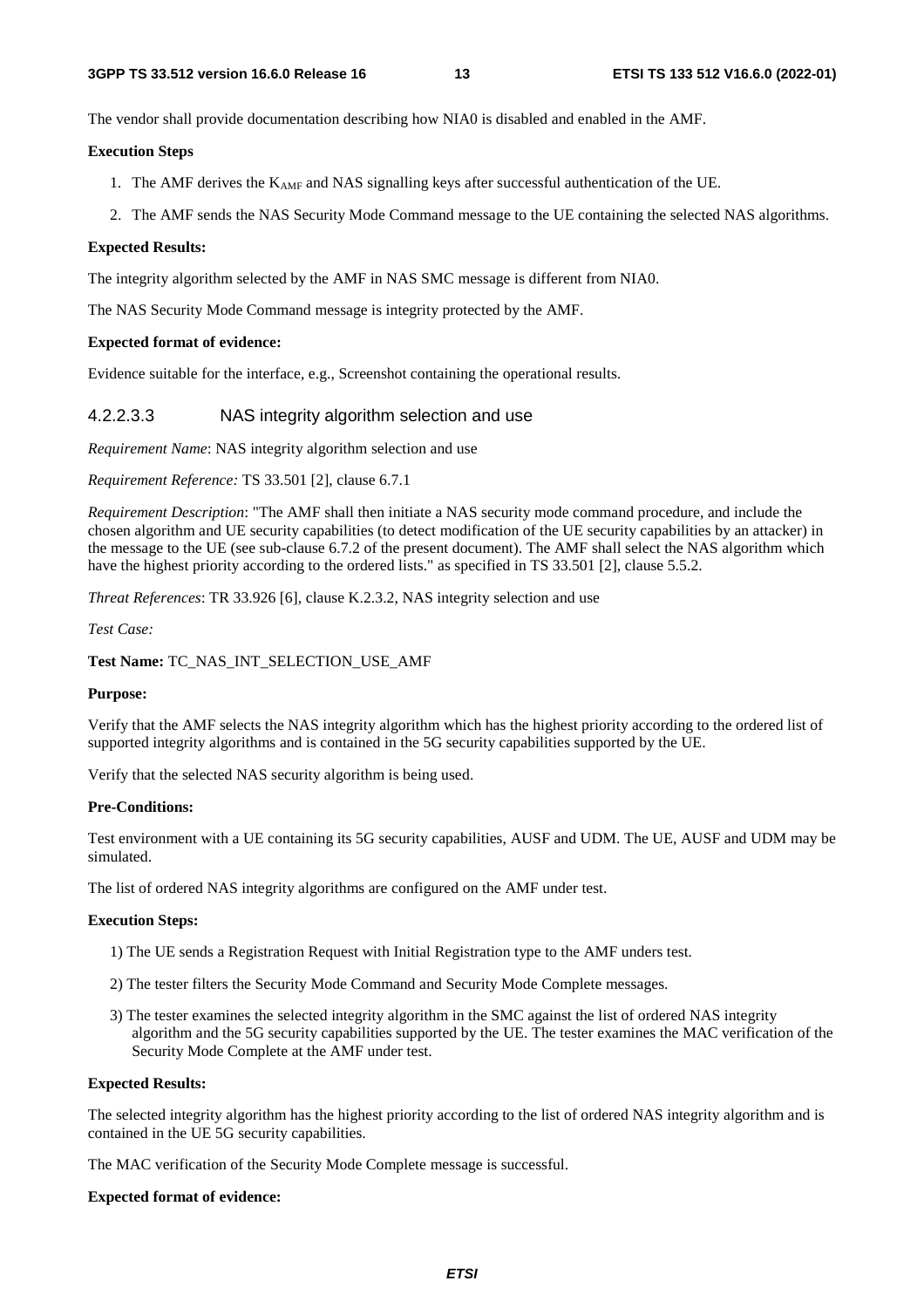#### **3GPP TS 33.512 version 16.6.0 Release 16 14 ETSI TS 133 512 V16.6.0 (2022-01)**

Logs and communication flow saved in a .pcap file.

## 4.2.2.4 Security in intra-RAT mobility

## 4.2.2.4.1 Bidding down prevention in Xn-handover

*Requirement Name*: Bidding down prevention in Xn-handovers

*Requirement Reference:* TS 33.501 [2], clause 6.7.3.1

*Requirement Description*: "In the Path-Switch message, the target gNB shall send the UE's 5G security capabilities received from the source gNB to the AMF. The AMF shall verify that the UE's 5G security capabilities received from the target gNB are the same as the UE's 5G security capabilities that the AMF has locally stored. If there is a mismatch, the AMF shall send its locally stored 5G security capabilities of the UE to the target gNB in the Path-Switch Acknowledge message. The AMF shall support logging capabilities for this event and may take additional measures, such as raising an alarm."

as specified in TS 33.501 [2], clause 6.7.3.1.

*Threat References*: TR 33.926 [6], clause K.2.4.1, Bidding down on Xn-Handover

## *Test Case*:

**Test Name:** TC\_BIDDING\_DOWN\_XN\_AMF

## **Purpose:**

Verify that bidding down is prevented by the AMF under test in Xn handovers.

## **Pre-Conditions:**

Test environment with (source and target) gNBs may be simulated.

The AMF under test is configured with the UE's security context for the UE.

The AMF under test is configured to log UE security capability mismatch.

## **Execution Steps**

The tester sends 5G security capabilities for the UE, different from the ones stored in the AMF, to the AMF under test using a Path-Switch message.

## **Expected Results:**

The tester captures the Path-Switch Acknowledge message sent by AMF under test to the target gNB, which includes the locally stored 5G security capabilities in the AMF under test for that UE.

The tester verifies that a log entry showing the capability mismatch is logged.

### **Expected format of evidence**

Evidence suitable for the interface, e.g., Screenshot containing the operational results.

## 4.2.2.4.2 NAS protection algorithm selection in AMF change

*Requirement Name*: NAS protection algorithm selection in AMF change

*Requirement Reference:* TS 33.501 [2], clause 6.7.1.2

*Requirement Description*: "If the change of the AMF at N2-Handover or mobility registration update results in the change of algorithm to be used for establishing NAS security, the target AMF shall indicate the selected algorithm to the UE as defined in Clause 6.9.2.3.3 for N2-Handover (i.e., using NAS Container) and Clause 6.9.3 for mobility registration update (i.e., using NAS SMC). The AMF shall select the NAS algorithm which has the highest priority according to the ordered lists (see sub-clause 6.7.1.1 of the present document)."

as specified in TS 33.501 [2], clause 6.7.1.2.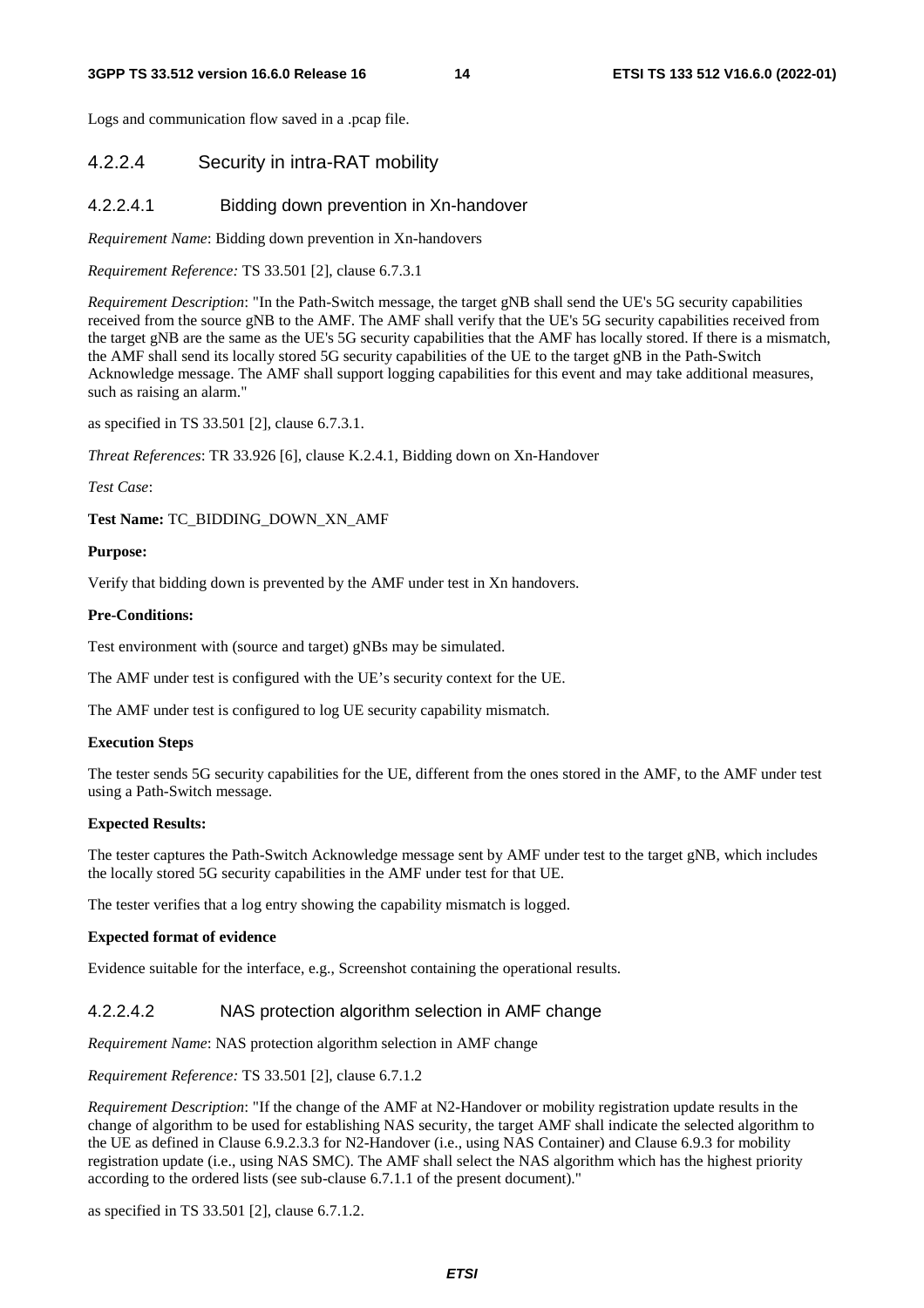*Threat References*: TR 33.926 [6], clause K.2.4.2, NAS integrity protection algorithm selection in AMF change

*Test Case*:

**Test Name:** TC\_NAS\_ALG\_AMF\_CHANGE \_AMF

#### **Purpose:**

Verify that NAS protection algorithms are selected correctly.

### **Pre-Conditions:**

Test environment with source gNB, target gNB and source AMF. Source and target gNBs and source AMF may be simulated.

### **Execution Steps**

Test case 1: N2-Handover

The AMF under test receives the UE security capabilities and the NAS algorithms used by the source AMF from the source AMF. The AMF under test selects the NAS algorithms which have the highest priority according to the ordered lists. The lists are configured such that the algorithms selected by the AMF under test are different from the ones received from the source AMF.

Test case 2: Mobility registration update

The AMF under test receives the UE security capabilities and the NAS algorithms used by the source AMF from the source AMF. The AMF under test selects the NAS algorithms which have the highest priority according to the ordered lists. The lists are configured such that the algorithms selected by the AMF under test are different from the ones received from the source AMF.

#### **Expected Results:**

For Test case 1, the tester captures the NASC of the NGAP HANDOVER REQUEST message sent by the AMF under test to the gNB, which includes the chosen algorithm.

For Test case 2, the AMF under test initiates a NAS security mode command procedure and includes the chosen algorithms.

### **Expected format of evidence:**

Evidence suitable for the interface, e.g., Screenshot containing the operational results.

## 4.2.2.5 5G-GUTI allocation

## 4.2.2.5.1 5G-GUTI allocation

*Requirement Name*: 5G-GUTI allocation

*Requirement Reference:* TS 33.501 [2], clause 6.12.3

*Requirement Description*: "A new 5G-GUTI shall be sent to a UE only after a successful activation of NAS security. The 5G-GUTI is defined in TS 23.003 [4].

Upon receiving Registration Request message of type "initial registration" or "mobility registration update" from a UE, the AMF shall send a new 5G-GUTI to the UE during the registration procedure.

Upon receiving Registration Request message of type "periodic registration update" from a UE, the AMF should send a new 5G-GUTI to the UE during the registration procedure.

Upon receiving Service Request message sent by the UE in response to a Paging message, the AMF shall send a new 5G-GUTI to the UE. This new 5G-GUTI shall be sent before the current NAS signalling connection is released.

NOTE 1: It is left to implementation to re-assign 5G-GUTI more frequently than in cases mentioned above.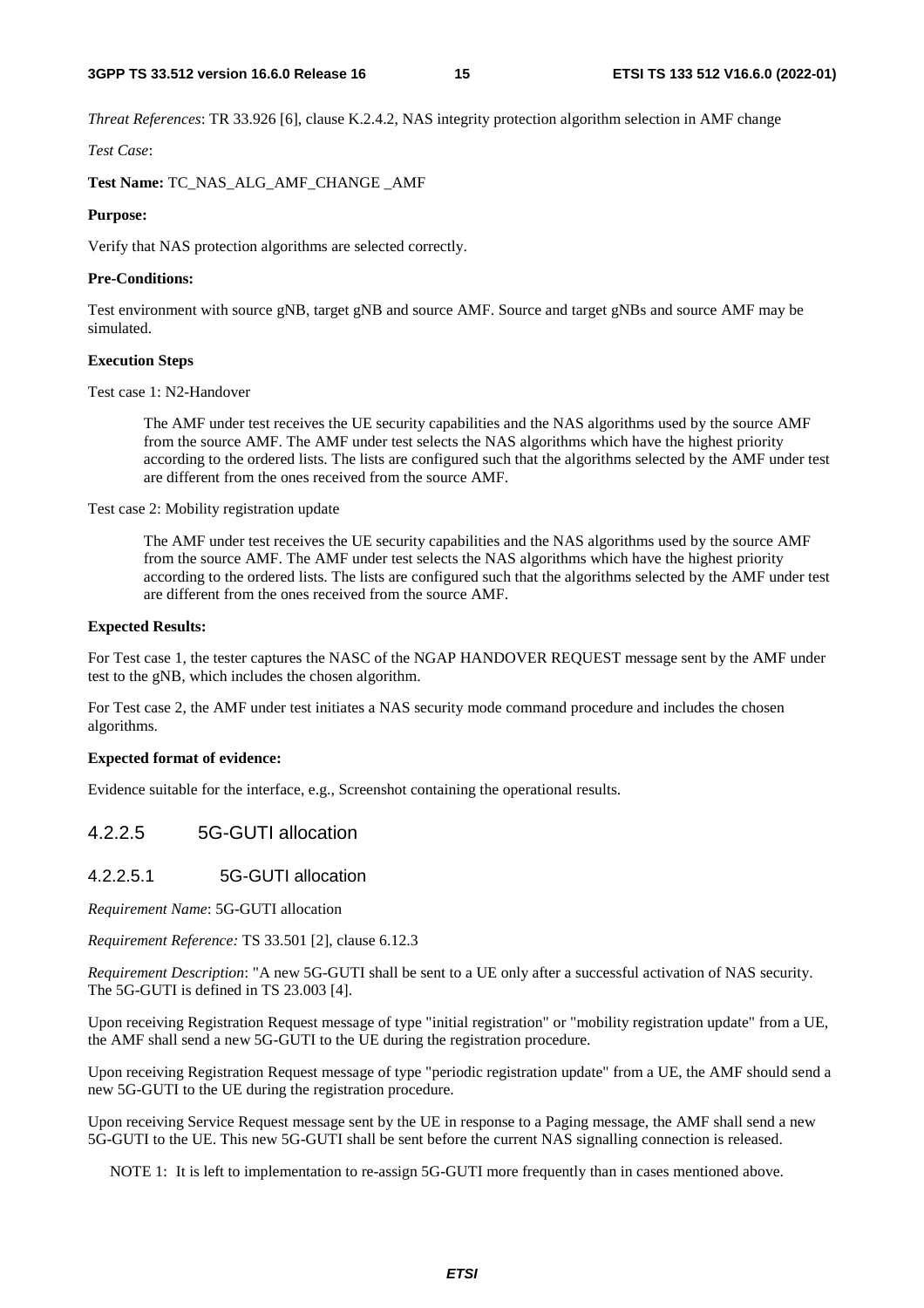#### **3GPP TS 33.512 version 16.6.0 Release 16 16 ETSI TS 133 512 V16.6.0 (2022-01)**

NOTE 2: It is left to implementation to generate 5G-GUTI containing 5G-TMSI that uniquely identifies the UE within the AMF."

as specified in TS 33.501 [2], clause 6.12.3.

*Threat References*: TR 33.926 [6], clause K.2.7.1, Failure to allocate new 5G-GUTI

## *Test Case*:

**Test Name:** TC\_5G\_GUTI\_ALLOCATION \_AMF

### **Purpose:**

Verify that a new 5G-GUTI is allocated by the AMF under test in these scenarios accordingly.

#### **Pre-Conditions:**

Test environment with a UE. The UE may be simulated.

Tester has access to the NAS signalling packets sent over N1 interface.

Tester has the knowledge of the UE's security context used for protecting the Registration Request of type "mobility registration update" and Service Request, including the old 5G-GUTI, ngKSI, UE NR security capability, NAS security context. And the tester shall configure the UE's security context on the AMF under test.

## **Execution Steps**

Test case 1:

Upon receiving Registration Request message of type "initial registration" from a UE, the AMF sends a new 5G-GUTI to the UE during the registration procedure.

## Test case 2:

Upon receiving Registration Request message of type "mobility registration update" from a UE, the AMF sends a new 5G-GUTI to the UE during the registration procedure.

#### Test case 3:

Upon receiving Service Request message sent by the UE in response to a Paging message, the AMF sends a new 5G-GUTI to the UE.

### **Expected Results:**

For Test case 1, 2, 3, the tester retrieves a new 5G-GUTI by accessing the NAS signalling packets sent by the AMF under test over N1 interface during registration procedure.

For Test case 1, 2, 3, the NAS message encapsulating the new 5G-GUTI is confidentiality and integrity protected by the AMF under test using the NAS security context, which is same as the UE's NAS security context.

The new 5G-GUTI is different from the old 5G-GUTI.

#### **Expected format of evidence:**

Evidence suitable for the interface, e.g., Screenshot containing the operational results.

## 4.2.2.6 Security in registration procedure

## 4.2.2.6.1 Invalid or unacceptable UE security capabilities handling

*Requirement Name*: Invalid or unacceptable UE security capabilities handling

*Requirement Reference:* TS 24.501 [5], clause 5.5.1.2.8

*Requirement Description*:"

*…*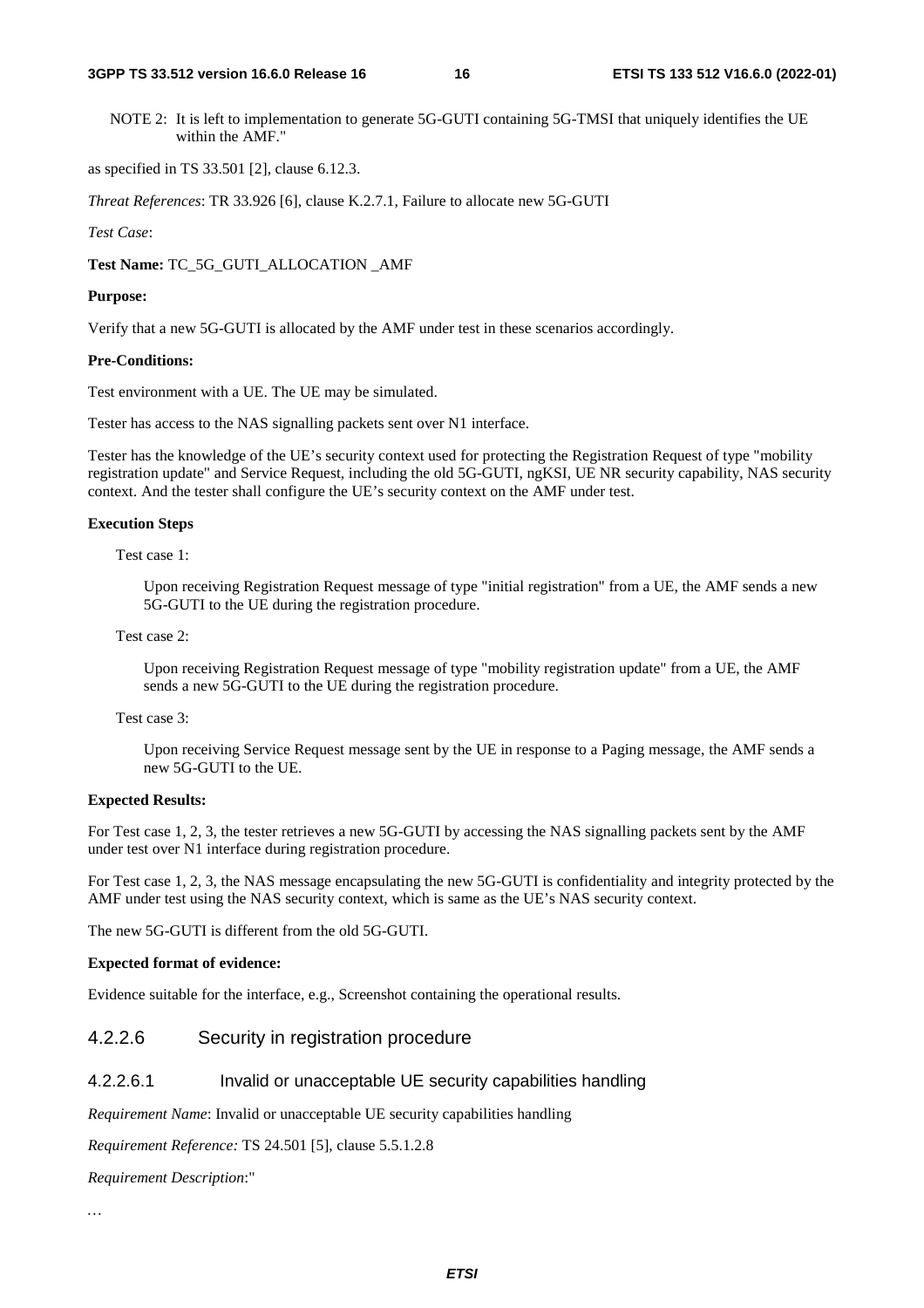*i) UE security capabilities invalid or unacceptable* 

 *If the REGISTRATION REQUEST message is received with invalid or unacceptable UE security capabilities (e.g. no 5GS encryption algorithms (all bits zero), no 5GS integrity algorithms (all bits zero), mandatory 5GS encryption algorithms not supported or mandatory 5GS integrity algorithms not supported, etc.), the AMF shall return a REGISTRATION REJECT message*."

as specified in TS 24.501 [5], clause 5.5.1.2.8.

*Threat References*: TR 33.926 [6], clause K.2.6.1, Invalid or unacceptable UE security capabilities

*Test Case*:

**Test Name:** TC\_UE\_SEC\_CAP\_HANDLING\_AMF

## **Purpose:**

Verify that UE security capabilities invalid or unacceptable are not accepted by the AMF under test in registration procedure.

## **Pre-Conditions:**

Test environment with (target) UE, which may be simulated.

The tester configures invalid/unacceptable UE security capabilities (no 5GS encryption algorithms (all bits zero), no 5GS integrity algorithms (all bits zero), mandatory 5GS encryption algorithms not supported or mandatory 5GS integrity algorithms not supported) on the UE.

### **Execution Steps**

The UE sends UE security capabilities to the AMF under test using registration request message.

## **Expected Results:**

The tester captures the Registration reject message sent by AMF under test to the UE.

## **Expected format of evidence**

Evidence suitable for the interface, e.g., Screenshot containing the operational results.

## 4.2.3 Technical Baseline

## 4.2.3.1 Introduction

The present clause provides baseline technical requirements.

4.2.3.2 Protecting data and information

## 4.2.3.2.1 Protecting data and information – general

There are no AMF-specific additions to clause 4.2.3.2.1 of TS 33.117 [3].

## 4.2.3.2.2 Protecting data and information – unauthorized viewing

There are no AMF-specific additions to clause 4.2.3.2.2 of TS 33.117 [3].

## 4.2.3.2.3 Protecting data and information in storage

There are no AMF-specific additions to clause 4.2.3.2.3 of TS 33.117 [3].

## 4.2.3.2.4 Protecting data and information in transfer

There are no AMF-specific additions to clause 4.2.3.2.4 of TS 33.117 [3].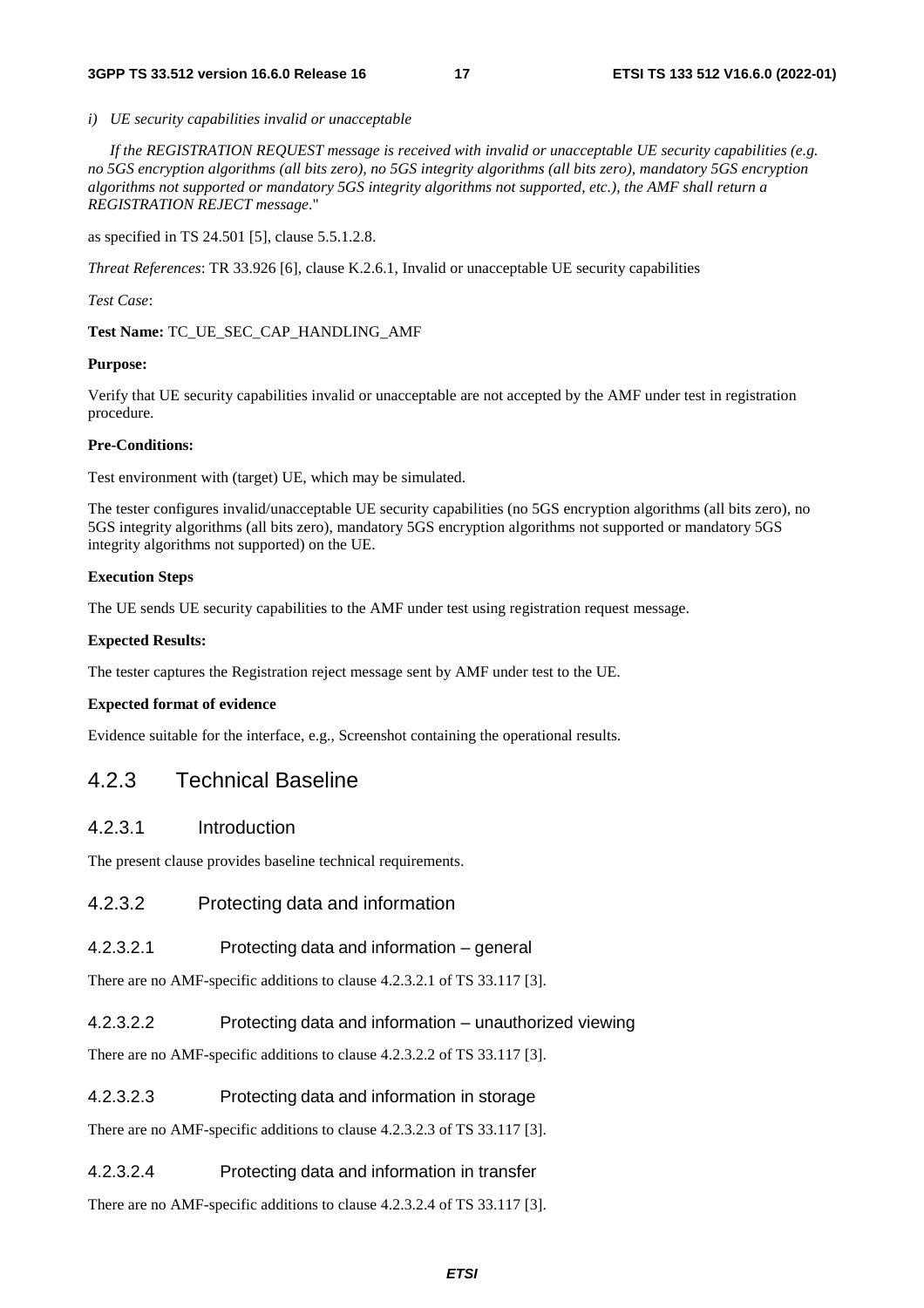## 4.2.3.2.5 Logging access to personal data

There are no AMF-specific additions to clause 4.2.3.2.5 of TS 33.117 [3].

## 4.2.3.3 Protecting availability and integrity

There are no AMF-specific additions to clause 4.2.3.3 of TS 33.117 [3].

## 4.2.3.4 Authentication and authorization

There are no AMF-specific additions to clause 4.2.3.4 of TS 33.117 [3].

## 4.2.3.5 Protecting sessions

There are no AMF-specific additions to clause 4.2.3.5 of TS 33.117 [3].

## 4.2.3.6 Logging

There are no AMF-specific additions to clause 4.2.3.6 of TS 33.117 [3].

## 4.2.4 Operating Systems

There are no AMF -specific additions to clause 4.2.4 of TS 33.117 [3].

## 4.2.5 Web Servers

There are no AMF -specific additions to clause 4.2.5 of TS 33.117 [3]

## 4.2.6 Network Devices

There are no AMF-specific additions to clause 4.2.6 of TS 33.117 [3].

## 4.3 AMF-specific adaptations of hardening requirements and related test cases

## 4.3.1 Introduction

The present clause contains AMF-specific adaptations of hardening requirements and related test cases.

## 4.3.2 Technical baseline

There are no AMF-specific additions to clause 4.3.2 of TS 33.117 [3].

## 4.3.3 Operating systems

There are no AMF-specific additions to clause 4.3.3 of TS 33.117 [3].

## 4.3.4 Web servers

There are no AMF-specific additions to clause 4.3.4 of TS 33.117 [3].

## 4.3.5 Network devices

There are no AMF-specific additions to clause 4.3.6 of TS 33.117 [3].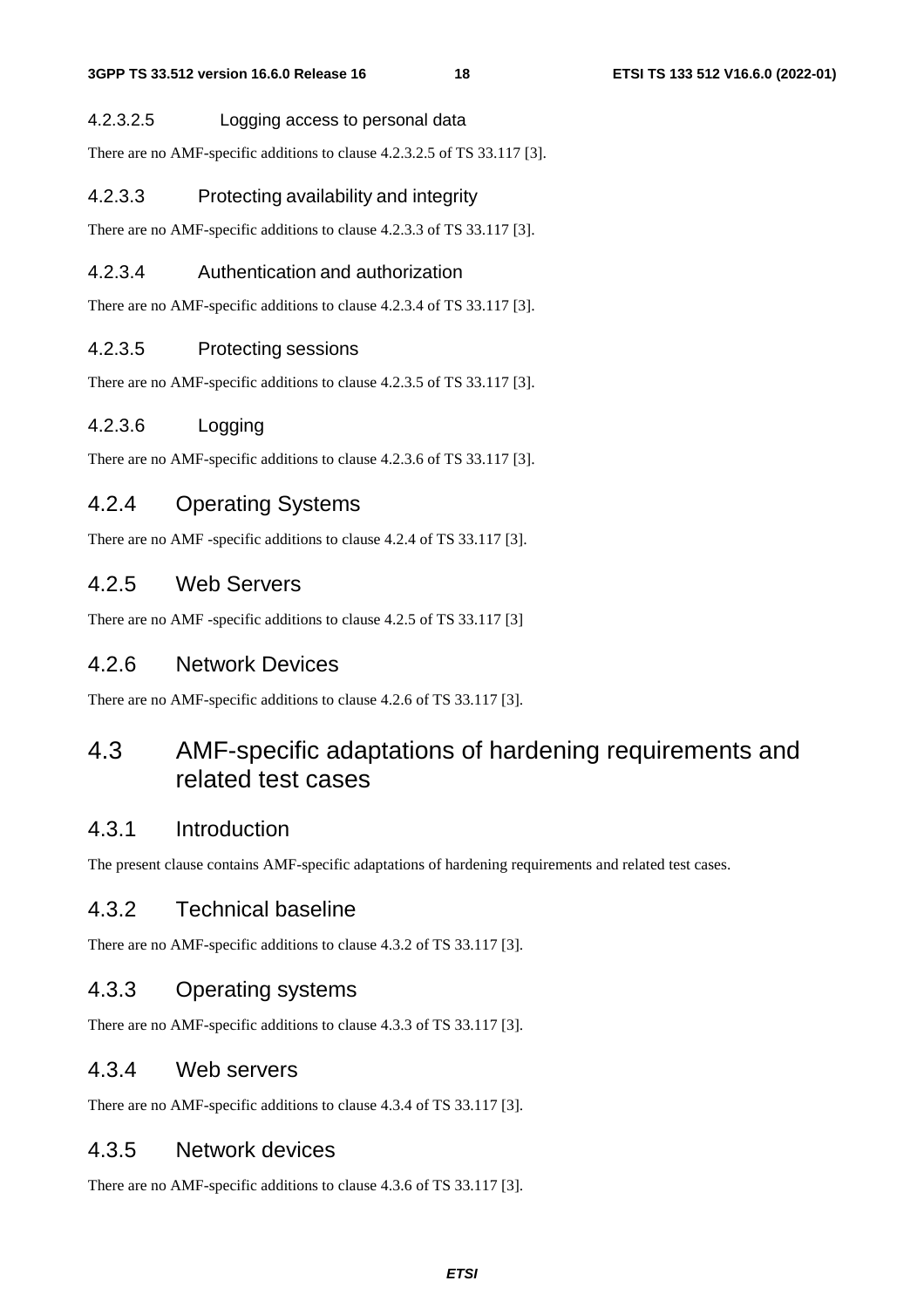## 4.3.6 Network functions in service-based architecture

There are no AMF-specific additions to clause 4.3.6 in TS 33.117 [3].

## 4.4 AMF-specific adaptations of basic vulnerability testing requirements and related test cases

There are no AMF-specific additions to clause 4.4 of TS 33.117 [3].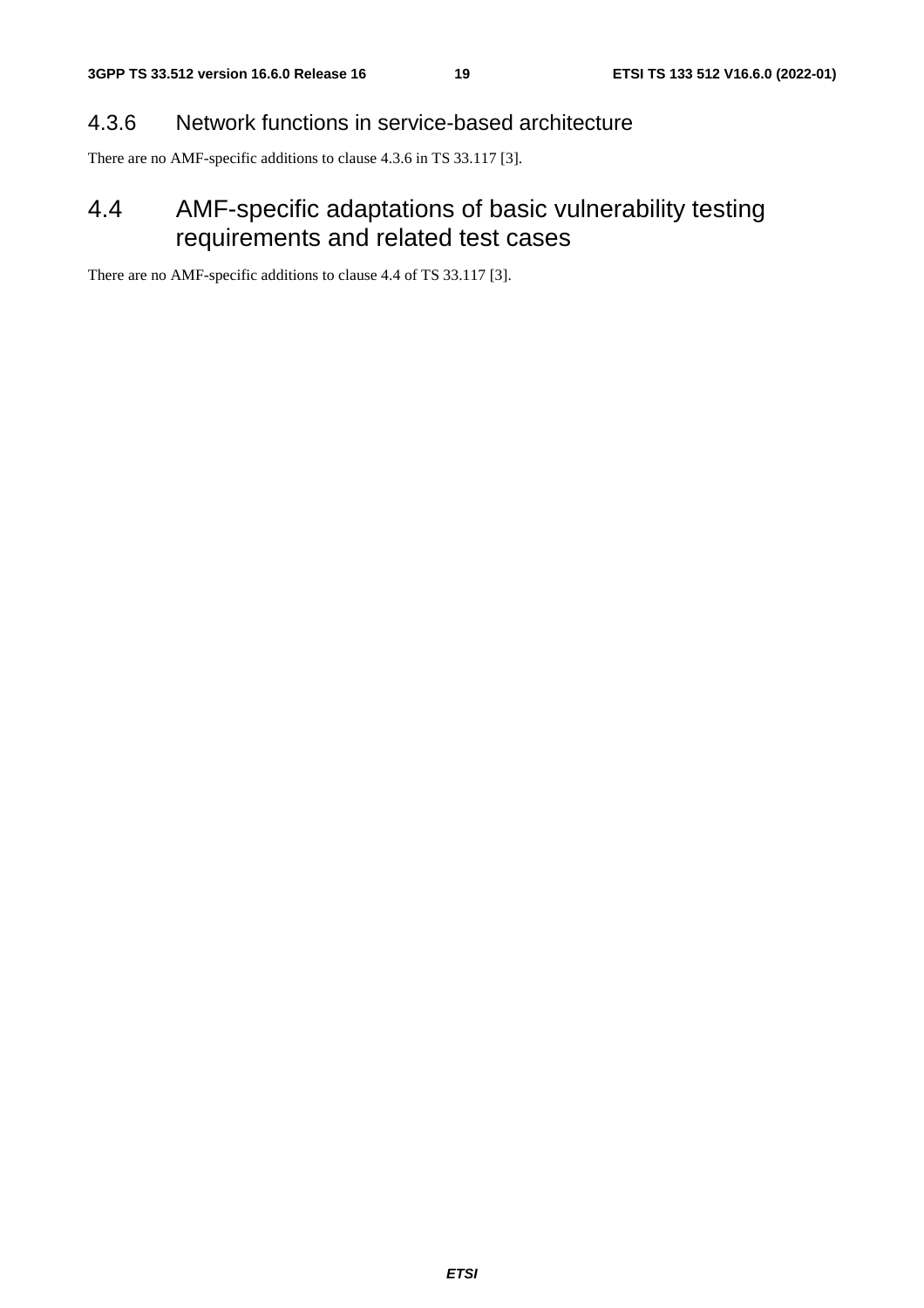## Annex A (informative): Change history

| <b>Change history</b> |                |             |           |            |            |                                                                          |                       |
|-----------------------|----------------|-------------|-----------|------------|------------|--------------------------------------------------------------------------|-----------------------|
| date                  | <b>Meeting</b> | <b>TDoc</b> | <b>CR</b> | <b>Rev</b> | <b>Cat</b> | <b>Subject/Comment</b>                                                   | <b>New</b><br>version |
| 2019-09               | SA#85          |             |           |            |            | Change control version                                                   | 16.0.0                |
| 2019-10               |                |             |           |            |            | EditHelp review                                                          | 16.0.1                |
| 2019-12               | SA#86          | SP-191138   | 0001      |            | F          | Fixing the message names                                                 | 16.1.0                |
| 2019-12               | SA#86          | SP-191138   | 0004      | 1          | F          | Corrections for clean-up and alignment                                   | 16.1.0                |
| 2020-03               | <b>SA#87E</b>  | SP-200136   | 0005      |            | B          | New test case on NAS integrity protection                                | 16.2.0                |
| 2020-07               | <b>SA#88E</b>  | SP-200358   | 0006      | 1          | F          | Clarification on the test case on synchronization failure handling       | 16.3.0                |
| 2020-07               | <b>SA#88E</b>  | SP-200358   | 0007      | 1          | F          | Clarification on the test case on RES verification failure handling      | 16.3.0                |
| 2020-12               | SA#90e         | SP-201004   | 0008      |            | F          | Reference of general SBA/SBI aspect in 33.512                            | 16.4.0                |
| 2021-03               | SA#91e         | SP-210117   | 0009      |            | F          | Correction of incomplete test cases                                      | 16.5.0                |
| 2021-12               | SA#94e         | SP-211370   | 0014      |            | F          | AMF - Expected result for test case not defined in the<br>specifications | 16.6.0                |
| 2021-12               | SA#94e         | SP-211370   | 0016      |            | F          | AMF - NAS protection algorithm selection in AMF change                   | 16.6.0                |
| 2021-12               | SA#94e         | SP-211370   | 0020      |            | F          | AMF – precondition bidding down prevention in Xn-handover test           | 16.6.0                |